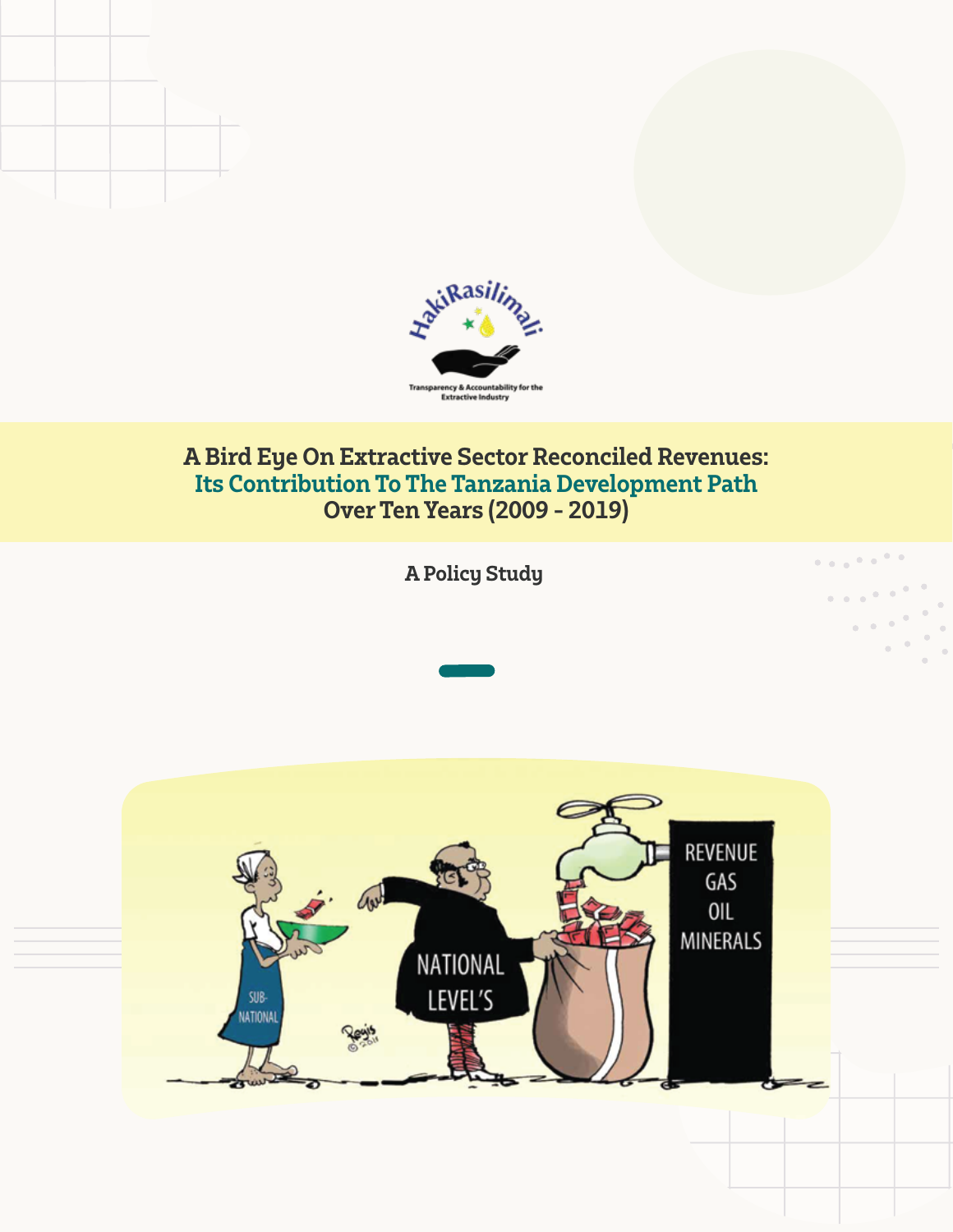### **Acknowledgement**

HakiRasilimali (publishers) would like to extend its sincere gratitude to everyone who took part in development and production of this report for their expertise, time, readiness, energy and collaboration in undertaking and completion of this report. We sincerely extend our special gratitude to Mr. Moses Kulaba & Ms. Beatrice George (authors) for their combined efforts in researching and writing of this report.

HakiRasilimali is also grateful to all institutions and individuals who participated during data collection and review of the draft report. Their comments have been vital in shaping the final report to the status it is.

HakiRasilimali is as well grateful for its members, who have provided support during the undertaking of this study. HakiRasilimali is also grateful to its Secretariat personnel, who have provided logistical and administrative support during the undertaking of the study.

#### **How to Quote**

HakiRasilimali (2020). A Bird Eye on Extractive Sector Reconciled Revenues: Its Contribution to Tanzania Development Path Over Ten Years (2009-2019). Dar es Salaam, Tanzania.

> **Transparency & Accountability for the Extractive Industry**

> > **ISBN 978-9976-88-589-7**

**© HakiRasilimali 2020**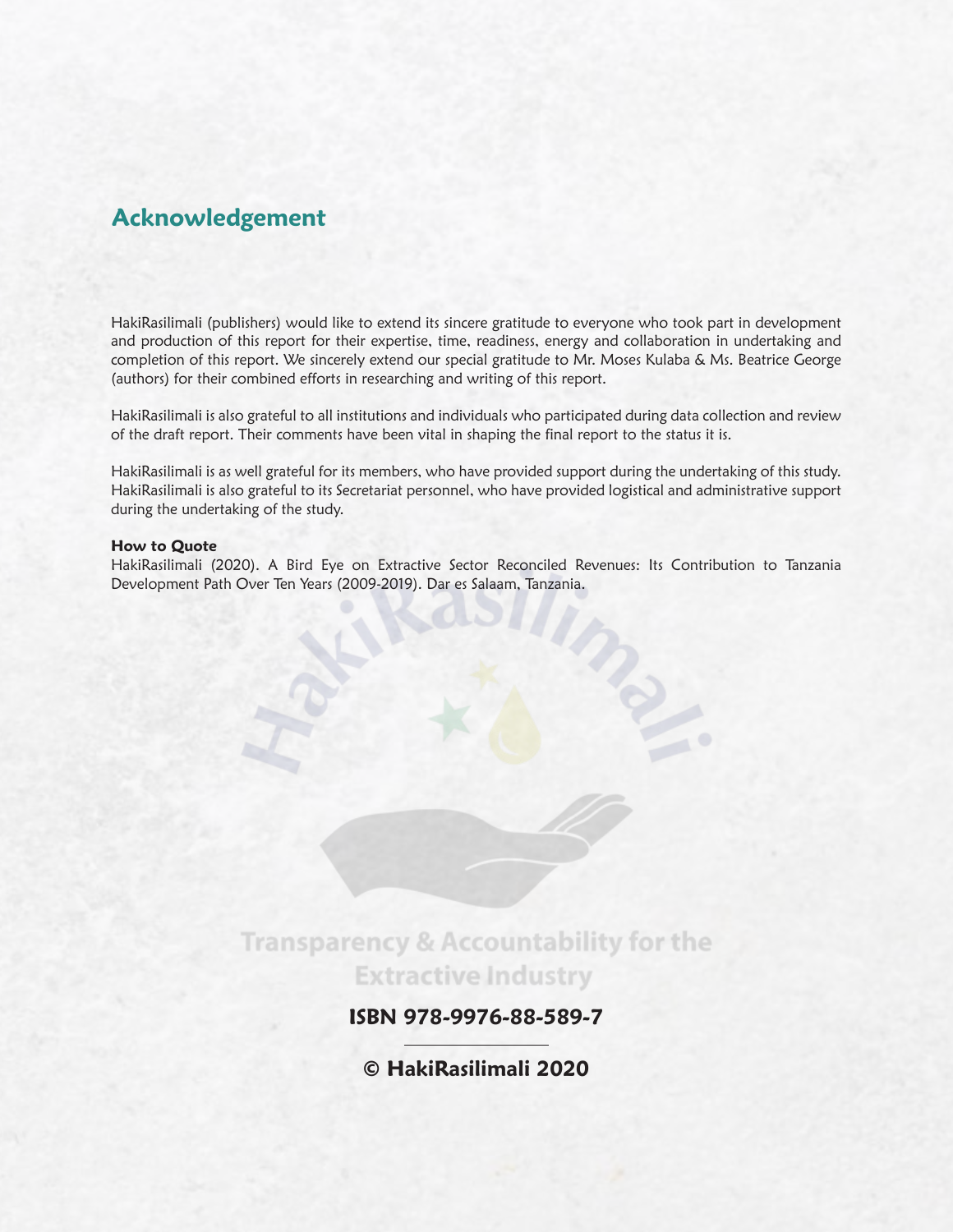# **Table of Contents**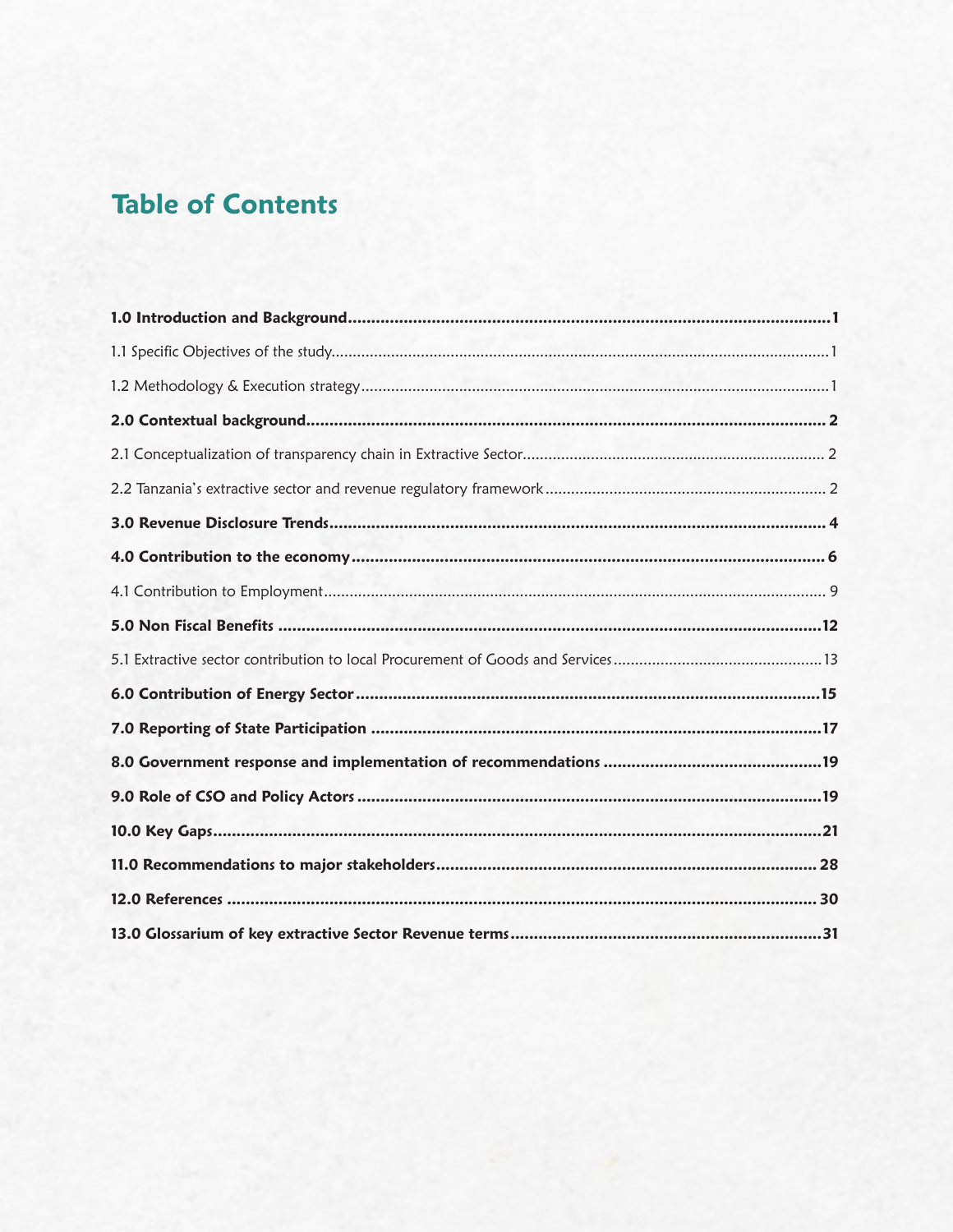### **1.0 Introduction and Background**

This is an analytical review report of the 'Tanzania Extractive Industries Transparency Initiative-TEITI Reconciliation reports' undertaken by HakiRasilimali. HakiRasilimali (HR), is a platform of Civil Society Organizations (CSOs) incorporated as a non-profit organization working on strategic issues around minerals, oil and gas extraction in Tanzania. HakiRasilimali is affiliated to Publish What You Pay (PWYP), a global membership-based coalition of civil society organizations (CSOs) in over forty countries united in their call for an open and accountable extractive sector. The organization has been an active player in generating knowledge and galvanizing civil society actors to engage in the extractive sector in Tanzania.

The study is aimed at helping Hakirasilimali and its stakeholders in understanding the contribution of the extractive sector to Tanzania's development path and strengthening the EITI and TEITI implementation in Tanzania. It will also contribute towards a wider discussion about transparence and revenue management in Tanzania.

The scope of the study covered information disclosed in the 9th and 10th TEITI reconciliation reports with a historical perspective covering the TEIT reports disclosed over the past 10 years.

#### **1.1 Specific Objectives of the study**

- 1. To undertake analysis of the TEITI annual reconciliation reports over the past 10 years.
- 2. To identify areas that need further research/analysis (knowledge gaps)
- 3. Provide key conclusions and recommendations on compliance of the reports with TEITI and EITI international standards
- 4. To identify and provide key areas for advocacy to pursue reforms

#### **1.2 Methodology & Execution strategy**

The study was largely desk review based on existing information as published by TEITI and other government or officially recognized sources. This was combined with limited interviews, in the form of short questions sent out to key stake holders (Government, CSO, Companies and Academia) actively engaged with in the EITI process in Tanzania. The draft report was shared with key stakeholders for review and validation. The assignment was implemented over five phases as articulated diagrammatically below:

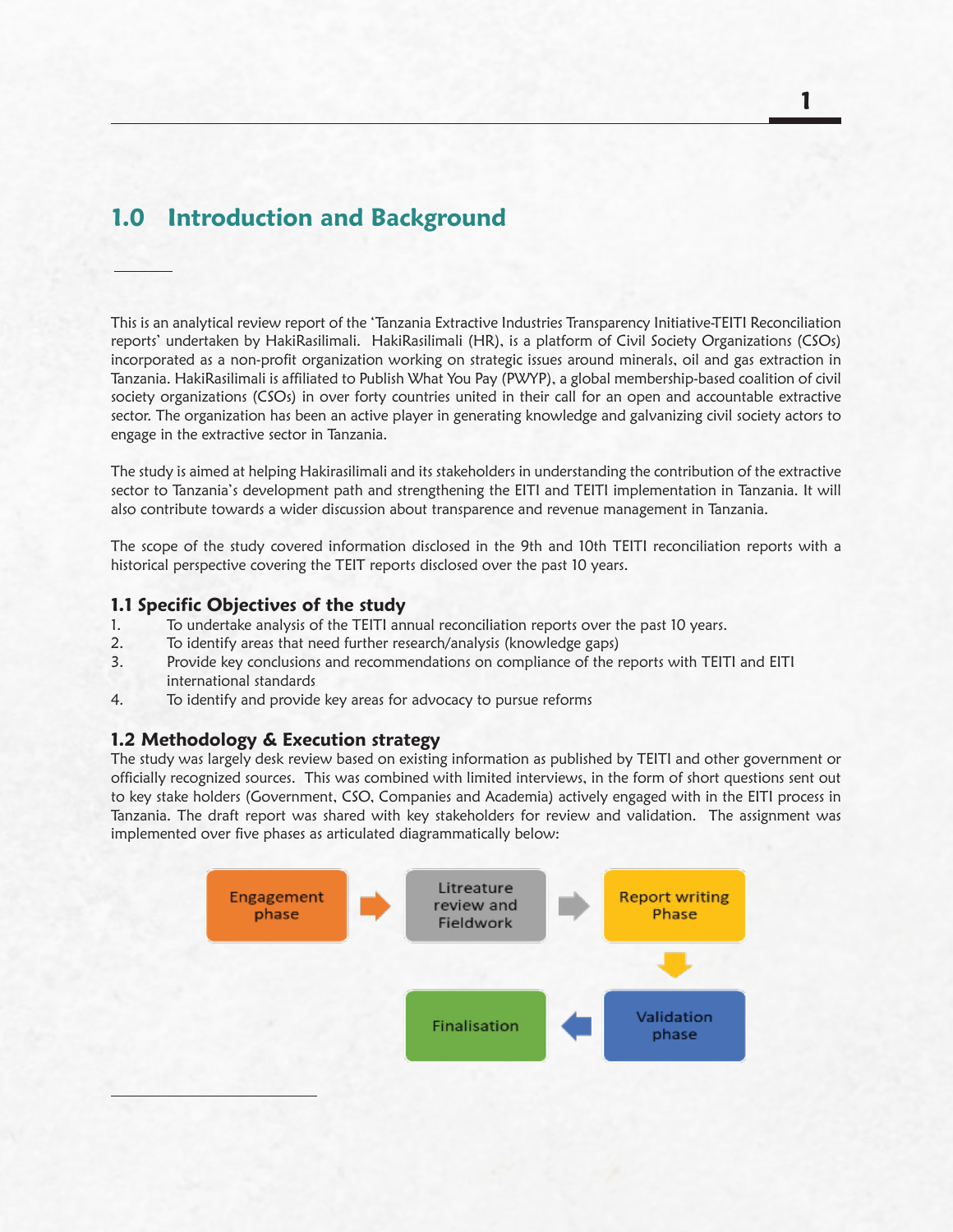### **2.0 Contextual Background**

Tanzania joined the EITI in 2009. The motivation for Tanzania's joining of the EITI was among others as part of a wider reform efforts to make the sector more competitive and maximize the benefits from mining.<sup>1</sup> The EITI is a global standard to promote the open and accountable management of oil, gas and mineral resources. The EITI standards requires all implementing countries to reconcile and report all payments from extractive companies and receipts by the government agencies of each fiscal year. In Tanzania, the reconciliation report includes companies that met the materiality threshold as approved by the TEITI Committee; payments and receipts of State-Owned Enterprises (SOEs) regardless of the materiality threshold (TPDC and STAMICO) in this case. The reconciliation reports are produced by independent reconciler overseen by the Multistakeholder Committee/Group (MSG).

The doctrine of transparency as conceived in public accountability suggests that corruption, malfeasance, and economic injustice thrives in an environment of opacity. The absence of transparency promotes corruption, resource leakage and general breakdown or retardation in social delivery and general welfare of citizens. Such transparency is particularly valuable in resource rich states where governance systems are absent, weak or still nascent. It is more imperative in states such as Tanzania where debate has been evident on whether the state receives a fair share of its revenues and benefits from the extractive wealth, and significantly whether the revenues are being used to the benefit of its citizens. Transparency increases knowledge about the EI sector, reduces corruption, increases government take, bolsters investor and citizen's confidence in their governments and satisfaction that the extractive resources are being put to good use.

#### **2.1 Conceptualization of transparency chain in Extractive Sector**

#### **Opacity & curse**

- Limited or no comprehensive knowledge of the EI Sector - Corruption Tax & non tax revenue avoidance - Limited Contribution to the
- State and Citizen

#### **Transparency & Governance Framework**

- Normative, Legislative, Policy framework established
- Institutional framework eg, TEITI, MSG
- Disclosure and reporting framework established

#### **Transparency & Benefit**

- Increased kowledge about the sector
- Increased disclousre
- Reduced corruption &
- resource leakage
- Increased goverment take
- Increased citizen benefits

*Figure 2: Source: Authors (Moses Kulaba) Conceptualization*

#### **2.2 Tanzania's extractive sector and revenue regulatory framework**

Tanzania's extractive sector is governed by an elaborate policy and regulatory framework. The mining sector is governed by the Mining policy of 2009, the Mining Act CAP 123 and various regulations. In 2017 the government passed miscellaneous amendments to the Mining Act of 2010. These amendments which aimed at increasing government control and benefit to its extractive wealth, made significant changes to Tanzania's extractive fiscal regime. For example, royalty payments on metalised minerals such as gold, copper, silver and platinum were

1 *https://eiti.org/who-we-are*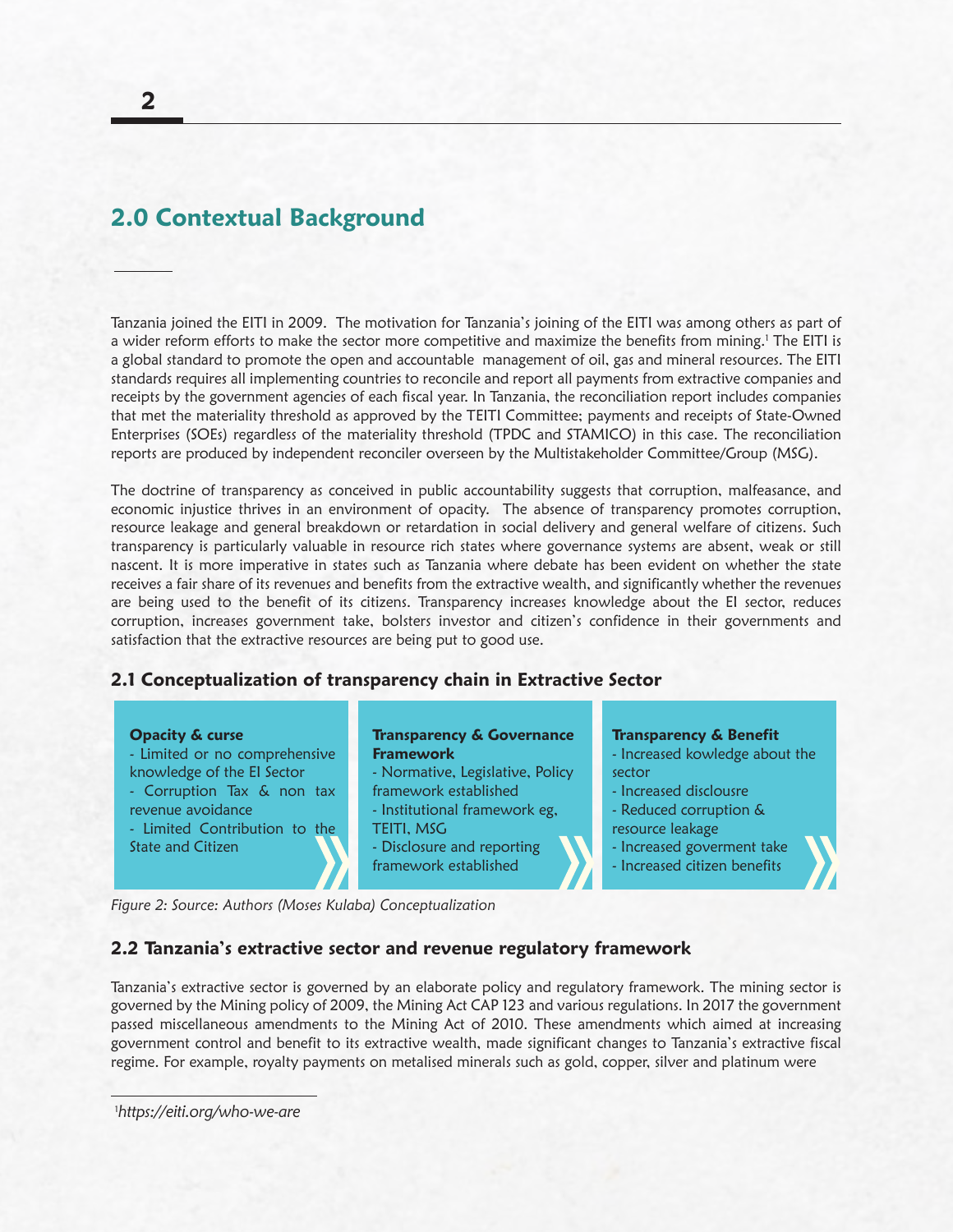**3**

increased from 4% to 6% and from 5% to 6% for diamonds and colored gemstones. The government passed the Natural Wealth and Contracts (Review and Renegotiation of Unconscionable Terms) Act of 2017, The Natural Resources (Permanent Sovereignty) Act of 2017 which have collectively ramifications on the Mining sector. The Oil and Gas sector is governed by the National Natural Gas Policy (NNGP) of 2013, The Petroleum Act of 2015, the Local Content Policy of Tanzania for Oil and Gas Industry (LCTOGI).

Extractive Transparency is governed by the Tanzania Extractive Industries (Transparency and Accountability) Act of 2015 and the Oil and Gas Revenue Management Act of 2015. TEITA Act establishes the Multisectoral Committee (MSG) with an oversight function for promoting transparency and accountability in the sector. The Act provides provisions for disclosure of contracts and beneficial ownership. It further sets out penalties for non-compliant individuals, companies and corporations which fail to disclose information relating to extractive payments and receipts.

The Oil and Gas Revenue Management Acts of 2015 establishes an Oil and Gas Fund with a saving and expenditure accounts to ensure financial, fiscal and macro-economic stability. These laws are supported by a number of regulations including the Mining Local Content Regulations of 2018 which requires all Mining, Oil and Gas companies to procure local Tanzanian goods and services. It further contains mandatory requirements for local employment. This study report highlights the extent to which the information contained in the TEITI reconciliation reports is aligned and has contributed to enforcement of these regulatory framework.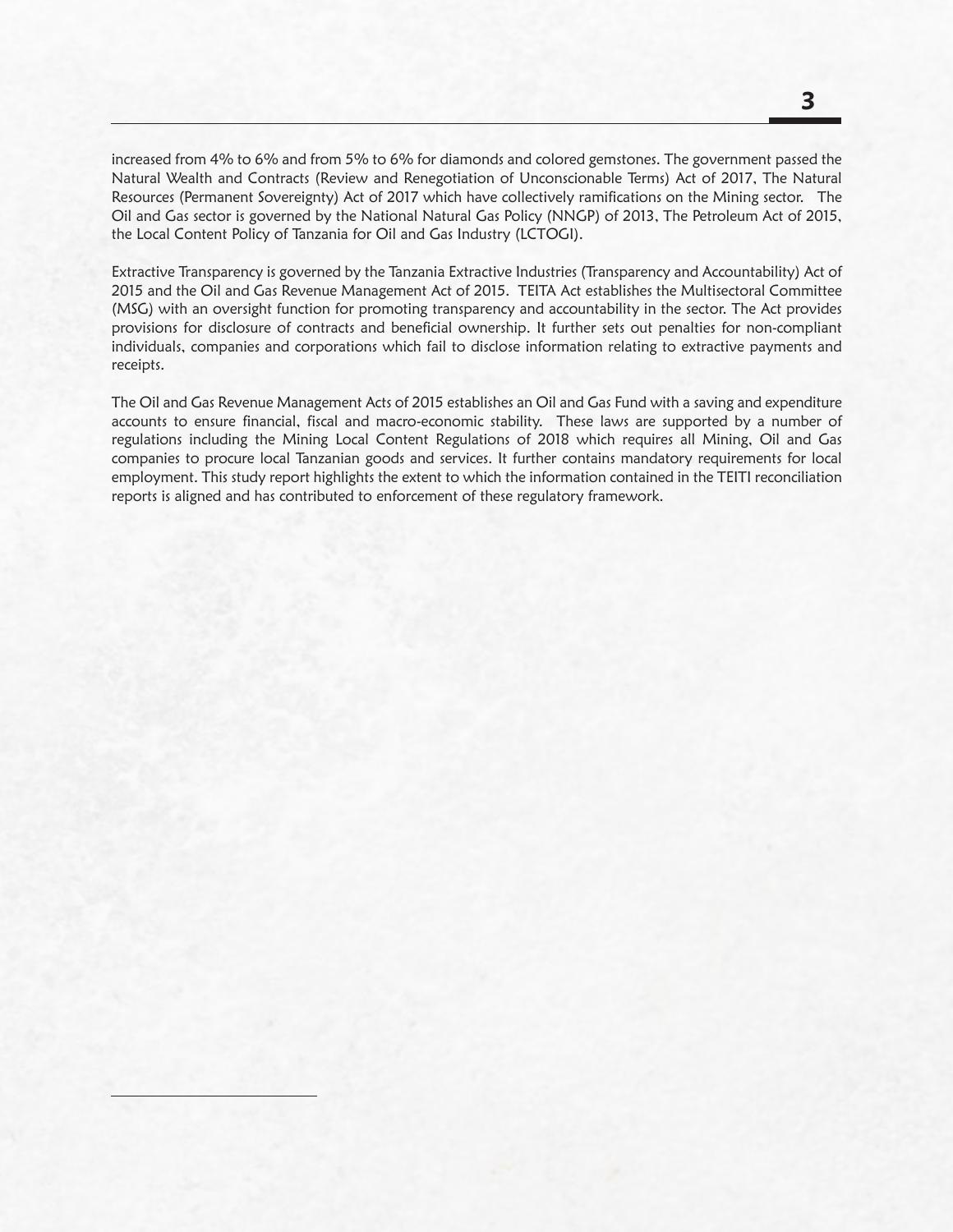### **3.0 Revenue Disclosure Trends**

The first report was published in 2009. From 1st July 2008 to July 30, 2015 the government had collected USD 2.76bln from the extractive companies.2 Government extractive revenues increased from Tsh 128bln in 2009 to 497bln in 2010/11 to Tsh 1.2trln in 2013/14 representing a whopping 864% increase.3 Over the past ten-year period (2008-2018), Tanzania has disclosed close over Tsh 6trln (USD3.51Bln) in revenue through TEITI.

| <b>TEITI</b><br><b>Report</b>   | <b>No</b><br>of<br><b>Entities</b><br>covere<br>$\mathbf d$ | <b>Reported Company</b><br><b>Payments</b> | <b>Reported</b><br><b>Government</b><br><b>Receipts</b> | <b>Discrepancy</b>                                | $\%$<br>Percentag<br>e<br><b>Variation</b> |
|---------------------------------|-------------------------------------------------------------|--------------------------------------------|---------------------------------------------------------|---------------------------------------------------|--------------------------------------------|
| $1st$ TEITI<br>Report           | 11                                                          | 62,151,063,000                             | 38,035,600,000                                          | 24,115,463,000-<br>Final 2.1bln & USD<br>328,865) | 6.3%                                       |
| $2nd$ TEITI<br>Report           | 23                                                          | 424,554,440,000                            | 419,552,271,000                                         | 5, 002, 169, 000                                  | $1\%$                                      |
| 3rd TEITI<br>Report             | $\overline{29}$                                             | 508,246,317,384                            | 497,246,612,897                                         | 10,999,704,488<br>(11bln)                         | 2.21%                                      |
| 4 <sup>th</sup> TEITI<br>Report | $\overline{43}$                                             | 759,817,251,440                            | 757,668,713,459                                         | 2,148,537,981                                     | 0.28%                                      |
| 5 <sup>th</sup> TEITI<br>Report | 65                                                          | 947, 317, 664, 855                         | 956,165,169,391                                         | 8,847,505,536                                     | 0.93%                                      |
| 6th TEITI<br>Report             | 59                                                          | 1,218,787,045,379                          | 1,221,215,617,951                                       | 2,428,512,571                                     | 0.20%                                      |
| 7 <sup>th</sup> TEITI<br>Report | 31                                                          | 337,811,375,708                            | 311,250,624,831                                         | 27,090,667,583                                    | 8.7%                                       |
| 8 <sup>th</sup> TEITI<br>Report | 55                                                          | 465, 164, 747, 725                         | 434,627,874                                             | 30,536,873,354                                    | 7%                                         |

7 SHANTA MINING COMPANY LIMITED 115,011,253,130 50,013,699,378

<sup>&</sup>lt;sup>2</sup>TEITI: Tanzania Extractive Industries Transparency Initiative; Final Report for July 2015 to June 2016, March 2018 3 *6th TEITI Report for period ending 30th June, pg 13* I Report 8 WILLIAMSON DIAMONDS LTD. 26,928,592,670 100,632,311,136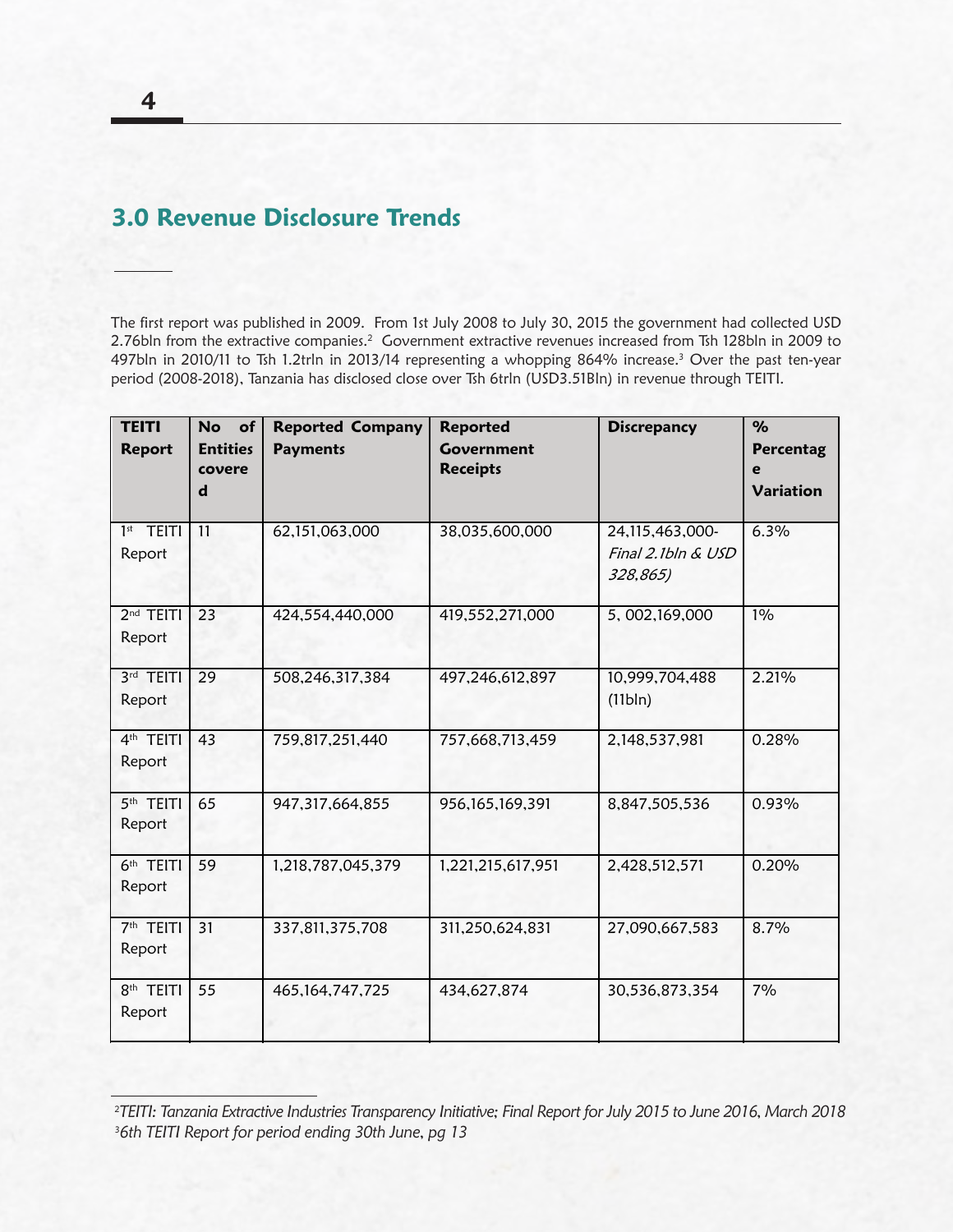During the ten-year period, the TEITI reports have disclosed differences or discrepancies between what was reported Butting the terryear period, the TETTTeports have disclosed differences or discrepancies between what was reported<br>as paid by the companies and what was received by government, amounting to around Tsh 90bln equivalent to about 4.8% of the total revenues disclosed. The biggest discrepancy reported was in the 8th report where by the difference between what was reported as paid and what was acknowledged as received by the government and verified by the Controller and Auditor General (CAG) amounted to Tsh 30.5bln. In other words, this amount disclosed by TEITI reconciliation report and verified by the CAG could not be accounted for within the government systems and was potentially missing. The CAG report was submitted to the TEITI committee and TEITI has officially communicated with the respective authorities for them to take corrective actions on the recommendation. The committee is preparing the implementation report which is expected to be published in the TEITI website.<br>'

65 947,317,664,855 956,165,169,391 8,847,505,536 0.93%

| 9th TEITI<br>Report  | 70 | 510,610,821,731   | 508,624,111,294   | 1,986,710,437  | 0.39% |
|----------------------|----|-------------------|-------------------|----------------|-------|
| 10thTEIT<br>I Report | 62 | 732,362,376,542   | 728,900,359,245   | 3,462,017,296  | 0.47% |
| <b>Total</b>         |    | 5,966,823,103,764 | 5,439,093,707,942 | 90,327,320,896 | 4.8%  |

#### *Table 1: Presentation between reported payments and receipts 2008-2018*

Report

*\*The figures are those reported at the end of reconciliation. The figures reported before adjustments are higher. \*\* The total discrepancy figure includes the final unreconciled Tsh2.1bln and USD328,865 in 1st TEIT report which has been converted into Tsh for computation at a rate of 1USD= Tsh1,291. The Oanda currency conversion rate used was as reported by the reconciler on page 6 of the 1st TEITI report.*

Generally, by signing up to the EITI, Tanzania has increased its level of transparency in extractive payment disclosures. The TEITI reports have exposed potential conduits for revenue leakage through misreporting, potentially corruption and tax dodging. For example, without the TEITI reconciliation reports it is likely that the amounts disclosed may have never been reported. However, the findings also point towards weaknesses in extractive revenue reporting, outstanding reconciliations and poor response to the discrepancies reported in the TEITI reconciliation reports. The unreconciled discrepancies remain significantly high amounting to billions of shillings in potential revenue unaccounted for.

The 7th and 8th TEITI Reports recorded the largest discrepancy of 27bln (8.7%) and 30.5bln (8%) of the disclosed revenue in 2014/15 and 2015/6 respectively. This suggests that there is still a serious weakness in government recording of extractive payments. It further suggests systemic loopholes in government revenue administration and management systems, pointing potentially continuous leakage in extractive revenues.

Amongst the government agencies, TRA reported the largest discrepancy between payments and receipts from extractive tax payers. The discrepancy is associated with weaknesses within TRA tax administration systems such as wrong classification and recording of revenue payments from extractive companies and individuals. For example, payments made to TRA accounted for 90% (2bln) of the total discrepancies of the extractive revenue payments covered in the 6th TEITI Report for the period 2013/14. The figures have remained substantively high over the years. The 10th TEITI report for the period 2017/18 reported that indirect taxes amounting to Tsh 406.3bln from 34 companies received by TRA was not reconciled.<sup>4</sup> According to TEITI Secretariat, the MSG decided to include the indirect taxes as contextual information but were not reconciled due to the reasons that these payments are indirect taxes and therefore they are paid by extractive Companies on behalf of their employee. The Secretariat suggested that these payments were not made by the companies however this was in contrast to the reconciliation report which clearly showed some of the payments being made by companies.

<sup>4</sup> *TEITI: Tanzania Extractive Industries Transparency Initiative; Final Report for July 2015 to June 2016, March 2018*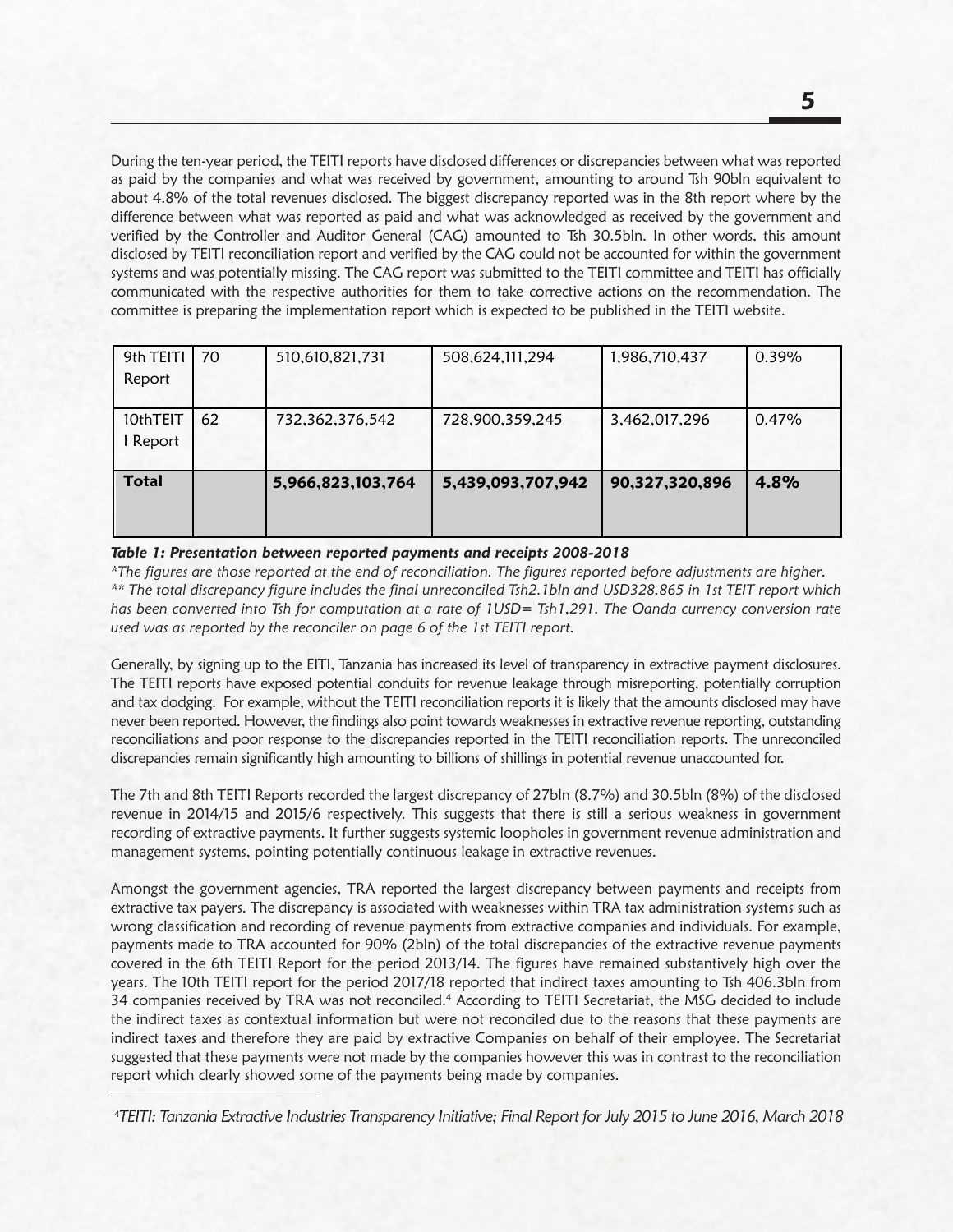



*Figure 2: Tanzanian Mineral Resources: Source 10th TEITI Report 1st July to June, 2018*

Tanzania is an extractive rich Country with vast mineral and natural gas wealth. Generally, the size and contribution of the sector has risen substantively in absolute terms from the levels recorded in 2002-2005 when large scale mining started in Tanzania.

According to the National Bureau of Statistics and TEITI Reports, the extractive sector is reported to currently account for 4.8% of GDP. The sectors contribution has increased from 3.2% in 2010/11 to 4.8% in 2017/18 where it has remained steady on average for the past ten-year period.

The revenue contribution from the extractive sector has increased over the ten years. Extractive sector revenue accounted for 0.74% of the total government revenue in 2015/16 whereby the total extractive revenue collection was Tsh 547,171,999,937 out of Tsh 74,073,000,000,000 government revenue collections.5 This amount has increased to Tsh 3.4tln disclosed in 2017/18.

The mining sector accounted for 85% of the total extractive payments in 2015/16 and 79.69% in 2016/17 before declining slightly to 75.84% in 2017/18. While the Oil and Gas sector has increased substantively by 6% from 2014/15 to 15% in 2015/16 and by 9% to 24.17% in 2017/18. The gas sector has been growing by an average of 9% over the last five years. (The details of the Oil & Gas's contribution to the economy are discussed below).

TEITI reconciliation reports show the size and contribution of the extractive industry to GDP (at current prices) was equivalent to Tsh 4,975,991Mln in 2015/16 and increased to Tsh 5,206,217Mln in 2017. The sector increased by 5.08% in 2018 to Tsh 6,573,059.

<sup>5</sup> *TEITI: 8th Report for the period July 2015 to June 2016, March, 2018*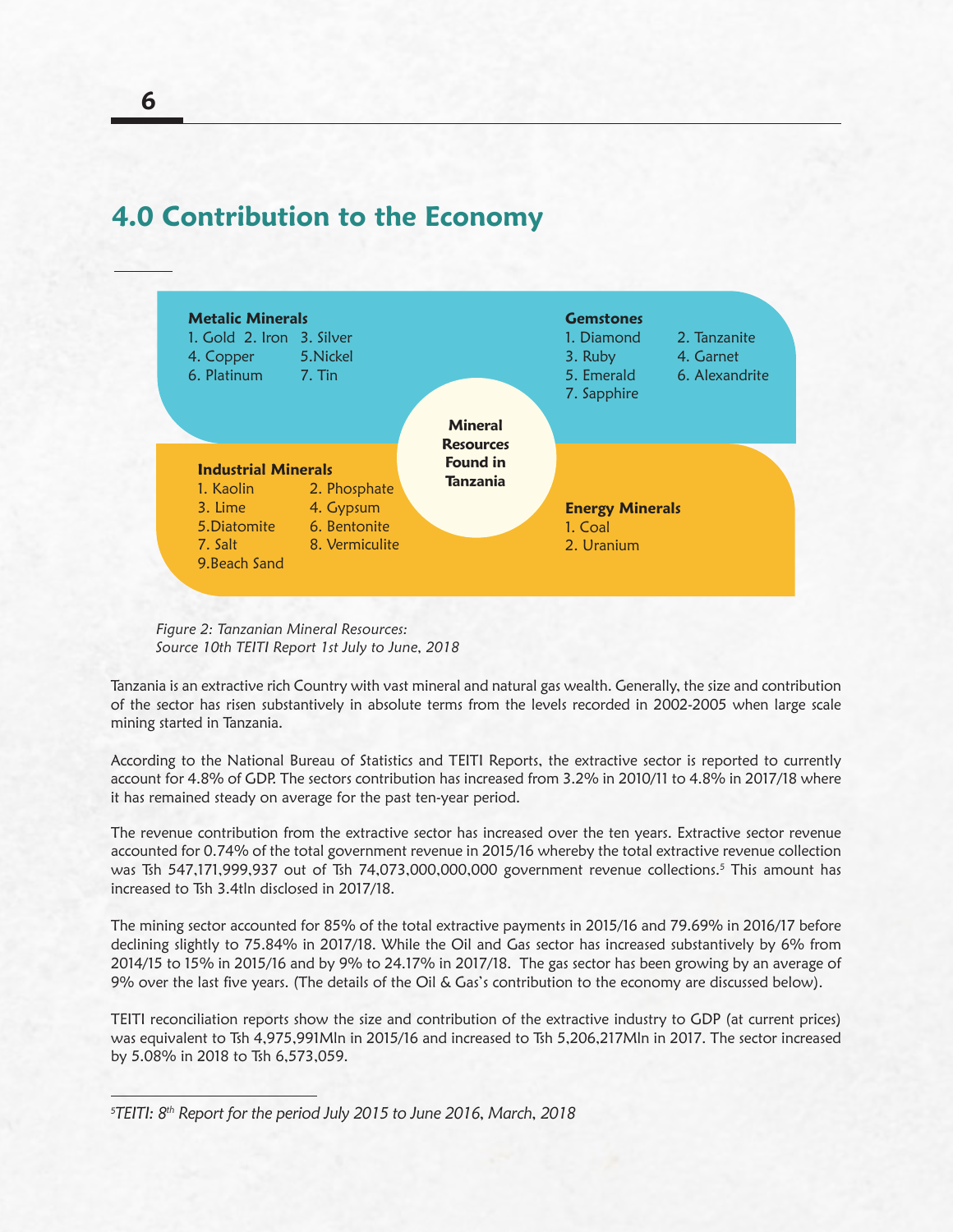

*Figure 4: Graph showing Mining and Quarrying Sector Growth at 2007 constant price, percentage share to GDP at Current Price and Extractive Revenue Payments disclosed 2008-2018.\* Mining and GDP % share data is sourced from Bank of Tanzania (BoT) Reports while the disclosed payment data is based on TEITI Reconciliation reports. \*\* We noticed some subtle differences in the Mining data reported by the BoT and that by TEITI reports. This calls for harmonisation of government data sets.*

The Mining industry as a subsector of the extractive sector has been largest growing over the last ten years. In 2017 the Mining sector grew by an estimated 8.5% to an estimated value of USD 960Mln compared to a growth of 3.09% recorded in 2016 where it was estimated to be valued at USD 880Mln. Mining and Quarrying was the 4th sector in terms of contribution to the GDP in 2017/18 after crops, manufacturing and livestock sectors.<sup>6</sup>

According to TEITI reports, cumulatively, the value of mineral exports has increased over the past ten years. Gold is the highest mineral export earner accounting for more than half of Tanzanians total mineral export earnings over the past ten years.

Tanzania's Mineral production value has increased from about Tsh 2.2trln in 2009 to Tsh 4.78trln in 2016. The production value however declined by Tsh 1.01trln from to Tsh 4.78trln in 2016/17 to Tsh 3.77trln in 2017/18. The value of Mineral exports increased to USD 2,145Mln in 2016 but recorded a decrease by 10.8% from USD 1.860.2Mln in 2016/17 to USD 1.695Mln in 2017/18. Comparatively, the mineral export value declined by 13.3% between 2016 and 2017. The decline was associated with the amendments of the Mining Act of 2010 in 2017 which prohibited the exportation of raw minerals and encouragement of value addition.

<sup>6</sup> *TEITI: The 10th Report for the period 1st July 2017 to June 30, 2018, April 2020*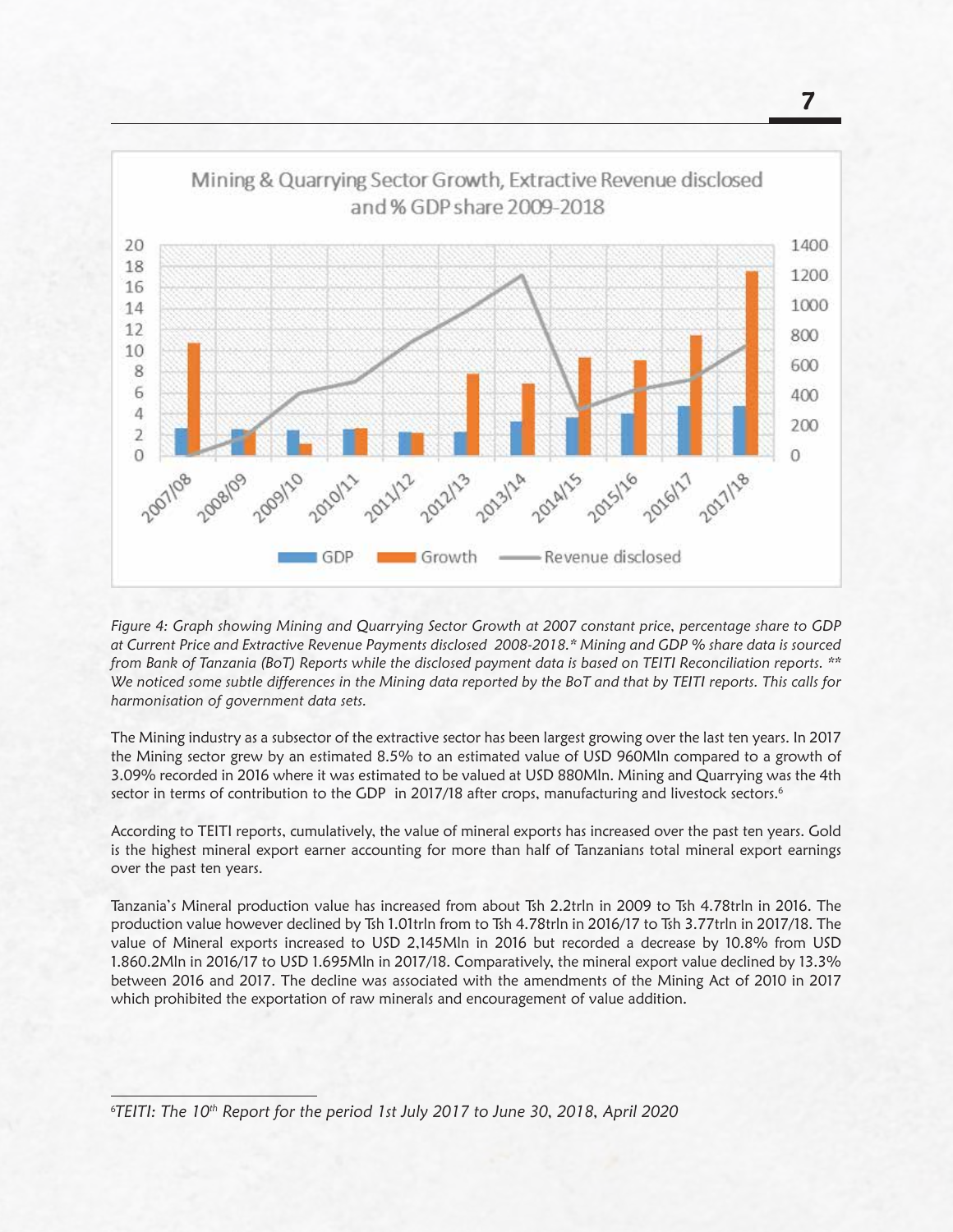

#### **Graph showing mineral production and export value 2015-2018**

*Figure 5: Graph showing trend of mineral production and export value 2015-2018*

The extractive sector (including quarrying and natural gas) grew by 17.5% in 2017 registering the highest growth of all sectors during this period up to 2015/16.<sup>7</sup> Other sectors such as construction and telecommunication did perform well. Despite this improvement, the sector has remained dodged with challenges and perhaps persistent paradoxes. For example, it is not clear why the sectors' contribution to GDP has remained constantly small at 3.2% to 4.8% where it has stagnated over the three years (2015/16-2017/18) despite its significant growth.

The small percentage of approximately 0.74% contribution to total government revenue, despite the sector's contribution of 4.8% to GDP equally remains a mystery undisclosed. In normal circumstances, the percentage contribution to government revenues should be slightly higher. The contribution of extractive sector revenue as percentage of total fiscal revenues in 2012/13 was 11.91% having increased from 11.9% in 2011/12.<sup>8</sup> Does this mean that the contribution of extractive revenue to total government revenue has fallen in percentage terms over the years?

#### **Leading Tax payers and Tax streams**

Geita Gold Mine has remained the largest tax payer, contributing to almost half (46.92%) of the total government revenue in 2015/16 and 36.27% in 2016 and 29.33% in 2017/18. This implies that other companies perhaps have increased their revenue payment contributions to the government in the 2015-2018 period. Royalties and corporate payments have increased over the years to become the largest revenue streams.

In 2013/14 corporate taxes accounted for 42.4% of government extractive receipts. This trend has however been overtaken by Royalties as the leading tax revenue stream.

7 *URT: The Economic Survey, 2017, Ministry of Finance and Planning, Dodoma-Tanzania, July, 2018.* 8 *TEITI: Fifth Report of TEITI for the Year ended June, 2013*

**8**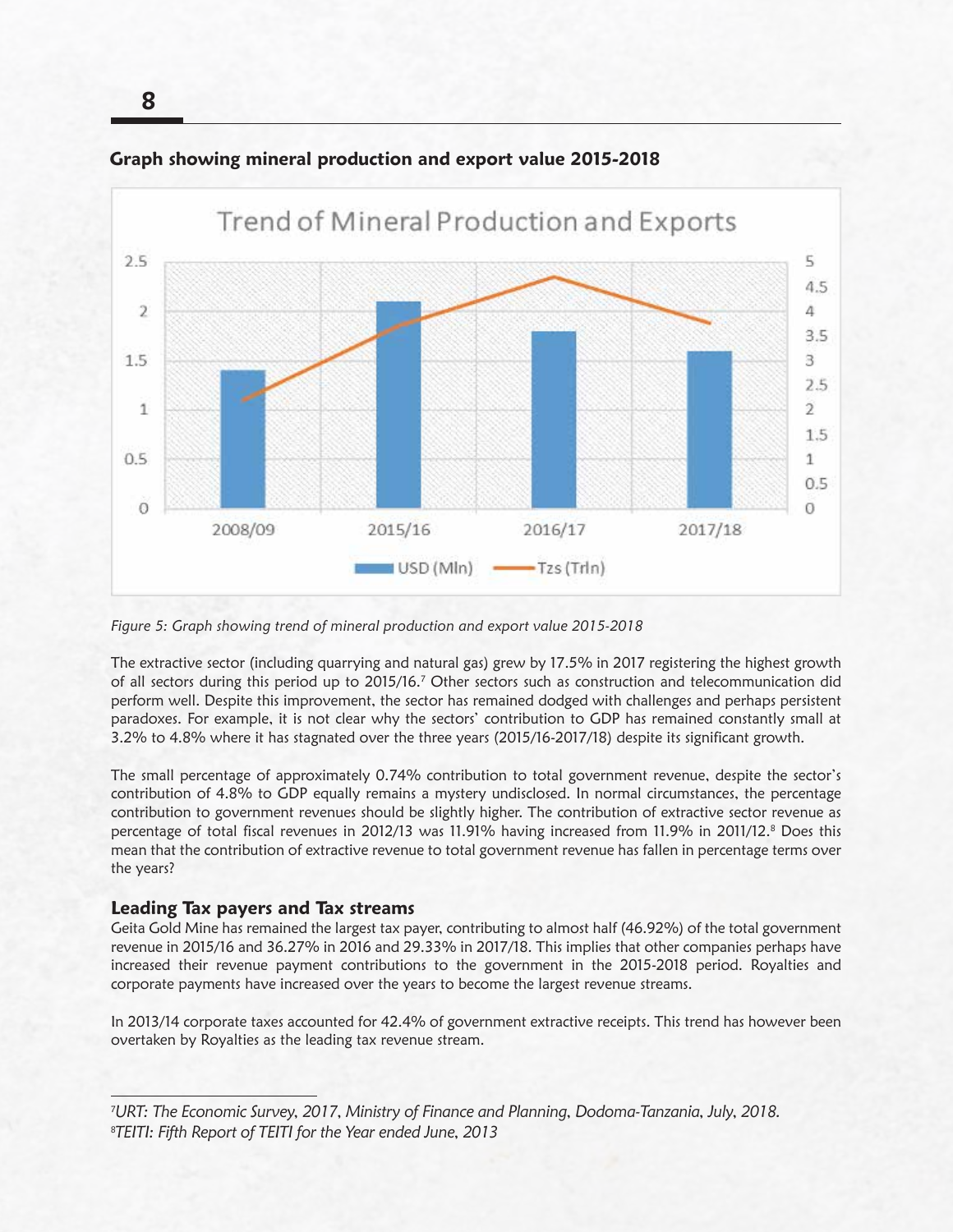#### **Royalties and Corporate tax payments**

Royalties are payments made to government as the extractive resource owner, charged at rates as set out in the Mining Act 2015 and Petroleum Acts 2015. According to the 8th TEITI report, mineral Royalty payments increased from Tzs 137,711,161,571 in 2014/15 to Tsh 158,344,669,502 in 2015/16 representing an increase of 14%.

Royalty payments were the highest contributor to receipts in 2015/16 accounting for 36% of government receipts. Corporate taxes were second highest contributor with 29% contribution representing an increase by 38%.

In 2016/17 royalties (Minerals and Gas) accounted for the largest share of the revenues contributing 33.7% and 46.62% in 2017/18 of total payments followed by corporate taxes at 31.4% and 21.5% in 2016/17 and 2017/18 respectively. Other streams contributed 10% of the extractive revenue collections.

In 2014/15 Corporate taxes and Royalties were the highest contributor to extractive revenue with Tsh 208.7Mln and Tshs 197 Mln respectively.

The reconciler in 2015/16 however noted that there was a likelihood that other revenue payments were being erroneously recorded as Corporate taxes and thus creating an erroneous view that the government had already started benefiting from the profits of the extractive companies.<sup>9</sup> The report recommended for proper TRA recording and for TEITI Secretariat to undertake training on the proper data requirements.

TRA, Ministry of Minerals (MoM) and TPDC are the leading sources of revenue streams collected from the extractive payments. In 2016/17 TRA collected 54% of the total extractive revenue followed by MoM (34%) and TPDC (9.49%) and the Local Government Authorities collecting only 1.70% of the total extractive revenues. In 2017/18 MoM collected 48% of the total extractive revenue collections followed by TRA at 34% and TDPC collecting 17%.

The 1% collection by Local Government Authorities shows that the largest chunk of extractive revenues are collected by the Central government through its agencies such as TRA, MoM and TPDC. This raises concerns that potentially LGA's have been disenfranchised from collecting substantive revenues from extractive operations taking place in their local areas. This was confirmed in a study on Local Service Levies by the Interfaith Standing Committee on Economic Justice and Integrity Creation (ISCEJIC) and Policy Forum in 2015<sup>10</sup> and A case study by Oxfam on Extractive sector local contribution in Mbogwe district in 2019.<sup>11</sup>

#### **4.1 Contribution to Employment**

According to the latest Formal Earning Employment Survey (FEES) as published by the NBS as disclosed in the 9th TEITI report, the extractive sector (Mining & Quarrying) employed 35,900 regular and casual laborers, constituting 1.4% of total labour force. The employment levels had slightly grown from 30,259 people (1.3%) in 2015.<sup>12</sup> The figures indicate that the numbers had increased from around 7000 jobs reported in 2012/13. The companies which participated in the 10<sup>th</sup> TEITI reconciliation reported employing 3,778 Tanzanians. The formally employed workers have contributed to the economy in the form of employment taxes and social security contributions.

The proportion of employment contribution to the total extractive sector payments has remained substantive. In 2008/09 Pay as You Earn (PAYE) taxes alone contributed 48.74% of the total extractive payments and 23% in 2010/11. The contribution of employment taxes (PAYE) paid by Extractive Companies to TRA was Tsh 141,783,098,832 (20.6%) of the total extractive payments in 2017/18.

9 *8th TEITI Report 2015/16*

<sup>12</sup>TEITI: The 9th TEITI Report for the period July, 1, 2016 to June, 30th, December 2019

<sup>10</sup>*Policy Forum: Contribution of Service Levy from Gas Companies in Mtwara and Kilwa District Councils Revenue; What is Missing, November, 2015*

<sup>11</sup>*Oxfam: A synoptic study of Contribution of Internal Extractive Revenues towards financing essential services such as Education in Mbogwe District, June, 2019*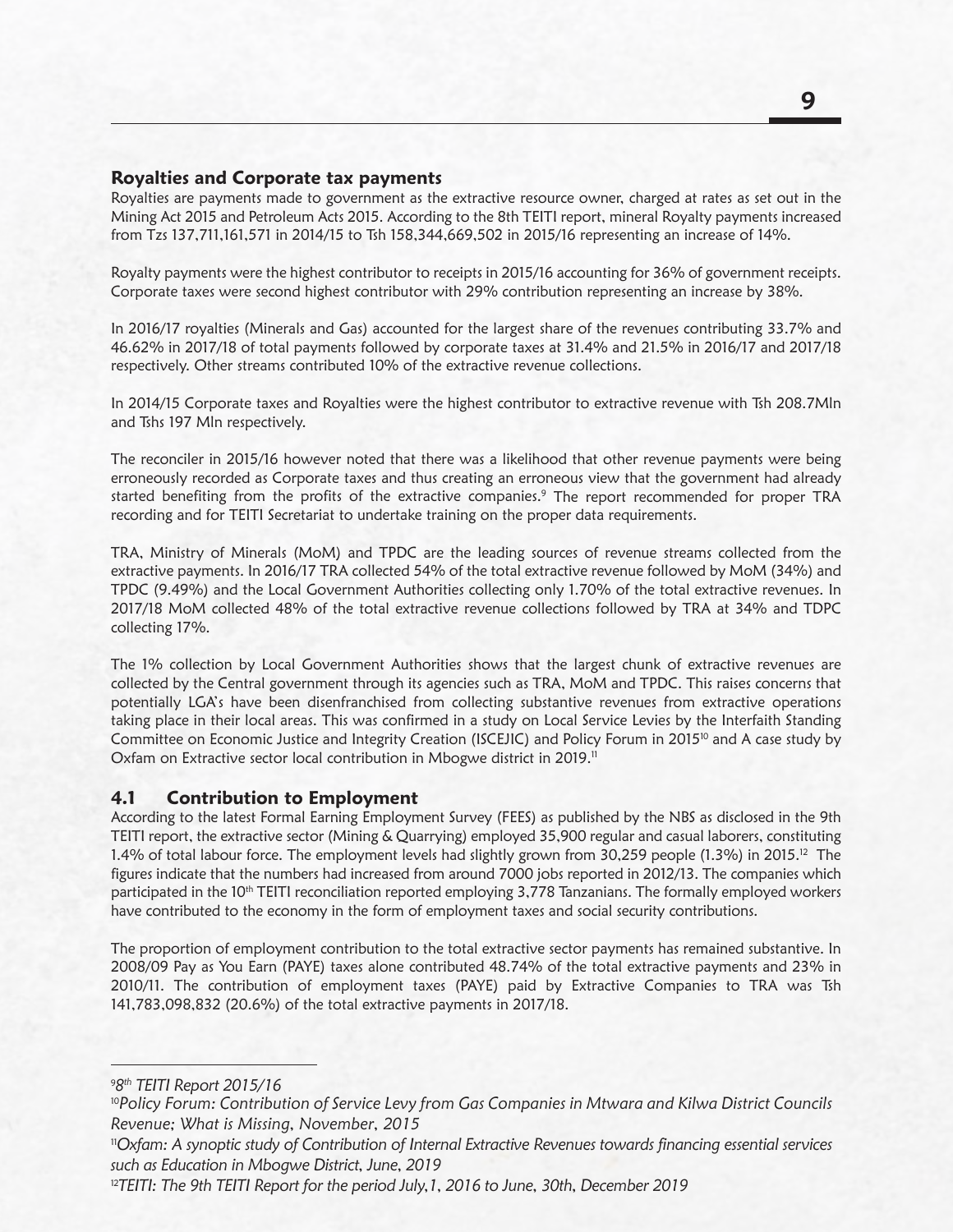#### **Contribution of Employment related taxes over selected years as computed from various TEITI reports**

| Revenue stream | 2008/09 | 2010/11 | 2011/12 | 2012/13 | 2017/18 |
|----------------|---------|---------|---------|---------|---------|
| <b>PAYE</b>    | 48.3%   | 23%     | 14%     | 17.3%   | 20.6%   |
| SDL            |         |         |         |         | 2.94%   |
| NSSF/GEPF/PPF  |         | 70/0    | 12%     | 5%      |         |

The numbers however showed that the formal extractive sector was not creating so many jobs and the government would potentially reap more economic benefits if the informal extractive sector comprising of artisanal and small miners was developed.

#### **Contribution of Artisanal and Small Scale Miners (ASM)**

The Artisanal and Small Scale Mining sector is not well documented in the TEITI reports. The data is scanty and their payments to government are not reconciled but has been collected in some reports as part of the contextual information about the extractive sector.

The 2016/17 and 2017/18 TEITI reports reconciled some of scoped ASM. However, the Independent Administrator failed to obtain data from most of ASMs because of poor recording keeping of the ASM. TEITI plans to engage a consultant who will map out small scale miners and explore the feasibility of incorporating this sub-sector information into the EITI reporting of the Tanzania Extractive Industries Transparency Initiative, with the overall objective of contributing to the formalization of artisanal and small-scale (ASM) mining operations in the country.

According to the 7th TEITI Report, MEM reported in 2014 that the ASM and small traders declared gold worth USD 128,334,475 in 2014. The ASM was estimated to have produced at least 5% of total diamond in 2015. The 8th TEITI report shows that the informal extractive sector accounts for 1.4% of GDP. This therefore showed that majority of Tanzanians are employed in the Artisanal and Small Mining sector which is estimated to employ over 600,000 people.

> *The introduction of extractive sector was expected to provide to the Country and Citizens; Employment, Skills and of course sustainable Revenue to the Government. But in my own and facts-based opinion, the situation today is not very much impressive especially on the factor of employment. The Extractive sector contributes about 1.5% of formal employment in the country, compared to 65.74% in Agriculture Sector and 5.81 in Industry Sector and 26.95% Service Sector. According to different studies, up to 2019 the Extractive Sector's direct employment was around 27,661 employees and about 11,064 indirect employment. The ASM (Informal Sector) employs up to 1,500,000 across the country. - Nicomedes Kajungu, Secretary General of National Union of Mining and Energy Workers of Tanzania (NUMET)*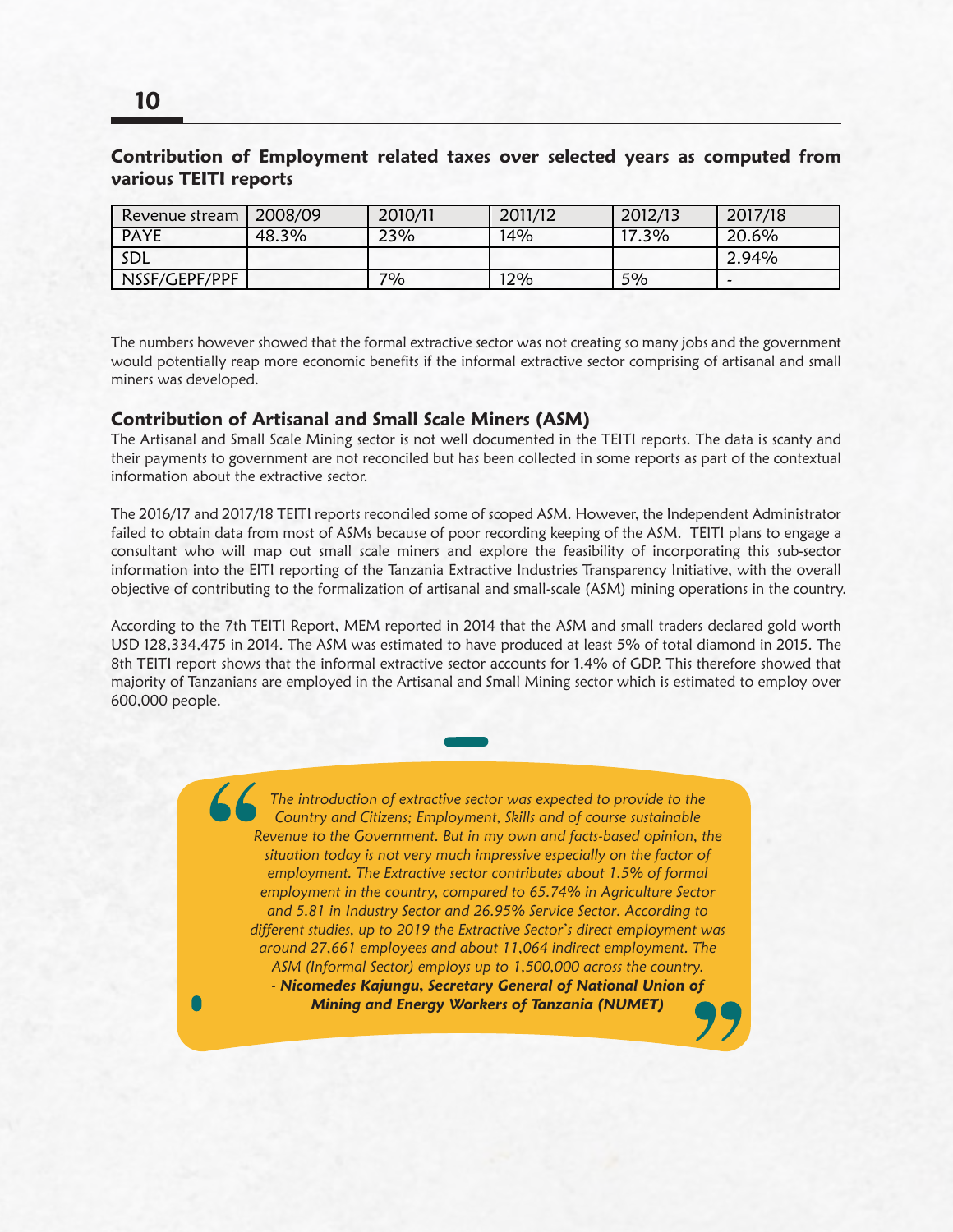According to the 2020/21 ministry of minerals budget speech, it is estimated that 1,000,505 jobs were created between 2016/17 and 2019/20. Of these, 190,809 jobs were formal and direct whereas 809,696 were indirect. The government seems to be gradually recognizing the important contribution of the ASM sector to the economy. By the end of 2019, the government had allocated 11 sites with a total of 38,952 hectares for Artisanal and small scale miners. The government established 7 centers of Excellence and Demonstration for Artisanal and Small Scale Miners, to serve as hubs for technical knowledge transfer and 28 Mineral Trading Centres (TMCs) to purchase minerals from artisanal and small scale miners. The small scale Miners are exempted from being charged the 5% of With Holding tax and 18% VAT when selling in the Mining Centers. The total value of Minerals sold and potential revenue generated by government from these sales is not included in the TEITI reports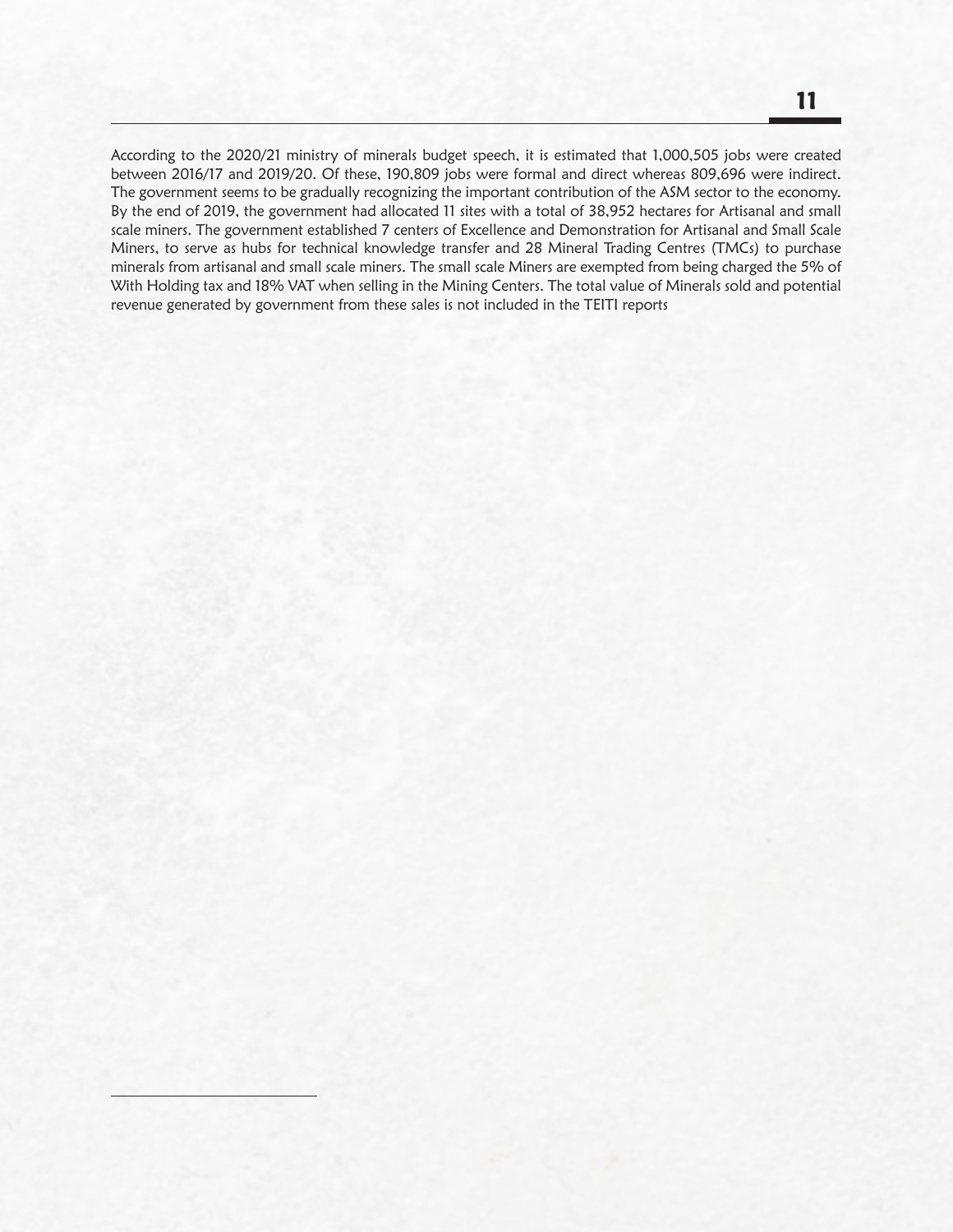# **5.0 Non Fiscal Benefits**

Non Fiscal benefits or social payments are all contributions made by extractive companies to promote local development and to finance social projects in line with the EITI standard 6.1. The TEITI report shows that non fiscal contributions in the form of social payments or investments from the extractive companies has increased from Tsh 29bln in 2011/12.13 Over the last ten years, billions of Tanzanian shillings have been spent and disclosed as social payments and contributions from extractive industries.

#### **Table: Social Payments 2017/18**

| SN             | Company/<br><b>Individual</b>                                                           | <b>Education</b>         | <b>Health</b>            | Infrastructu<br>re       | Sport                    | Community,<br><b>Social</b><br>and<br><b>Economic</b><br><b>Empowerment</b> | <b>Others</b>            |
|----------------|-----------------------------------------------------------------------------------------|--------------------------|--------------------------|--------------------------|--------------------------|-----------------------------------------------------------------------------|--------------------------|
| $\mathbf{1}$   | <b>GOLD</b><br><b>GEITA</b><br><b>MINING</b><br>LIMITED                                 | 131,905,484              | $\blacksquare$           | 3,590,522,16<br>3        | 794,461,45<br>8          | 1,510,032,520.22                                                            |                          |
| $\overline{2}$ | NORTH MARA<br><b>GOLD</b><br><b>MINE</b><br>LIMITED                                     | 4,011,560,164            |                          | $\overline{\phantom{a}}$ | $\overline{\phantom{a}}$ | $\overline{\phantom{a}}$                                                    | $\overline{\phantom{a}}$ |
| $\overline{3}$ | <b>M&amp;P</b><br><b>EXPLORATION</b><br><b>PRODUCTION</b><br>TANZANIA<br><b>LIMITED</b> | 65,000,000               | $\overline{\phantom{a}}$ | $\overline{\phantom{a}}$ | $\overline{a}$           |                                                                             |                          |
| $\overline{4}$ | <b>PANGEA</b><br><b>MINERALS LTD</b>                                                    | 1,619,650,932            | $\blacksquare$           | $\frac{1}{2}$            | $\frac{1}{2}$            |                                                                             |                          |
| $\overline{5}$ | PAN AFRICAN<br><b>ENERGY</b><br><b>TANZANIA</b><br>LIMITED                              | 37,898,490               | $\overline{\phantom{a}}$ | $\overline{\phantom{a}}$ | $\frac{1}{2}$            | 91,242,525                                                                  | $\tilde{\phantom{a}}$    |
| 6              | BULYANHULU<br><b>GOLD</b><br><b>MINE</b><br>LIMITED                                     | 327,223,156              | 522,407,285              | $\overline{\phantom{a}}$ | $\overline{\phantom{a}}$ | 49,337,766                                                                  | 235,329,695              |
| $\overline{7}$ | SHANTA<br><b>MINING</b><br><b>COMPANY</b><br><b>LIMITED</b>                             | 51,580,175               | $\blacksquare$           | $\overline{\phantom{a}}$ | $\blacksquare$           | 80,120,473                                                                  |                          |
| 8              | <b>WILLIAMSON</b><br><b>DIAMONDS</b><br>LTD.                                            |                          | $\overline{\phantom{a}}$ | $\tilde{\phantom{a}}$    | $\blacksquare$           | 5,225,000                                                                   |                          |
| $\overline{9}$ | <b>EOUINOR</b><br>TANZANIA AS                                                           | 428,462,368              | 255,043,400              |                          | $\overline{a}$           | 13,129,000                                                                  |                          |
| 10             | <b>AFRICAN</b><br>EXPLOSIVES (T)<br>LTD.                                                | $\overline{\phantom{a}}$ | $\overline{\phantom{a}}$ | $\overline{a}$           | 6,162,000                | $\overline{\phantom{a}}$                                                    |                          |
| 11             | <b>MANTRA</b><br><b>TANZANIA</b><br>LIMITED.                                            | $\overline{a}$           | $\overline{\phantom{a}}$ | $\overline{a}$           | $\overline{a}$           |                                                                             | 112,825,933              |
| 12             | <b>BUSOLWA</b><br><b>MINING</b><br>LIMITED                                              |                          | 5,300,000                | $\overline{\phantom{a}}$ | $\sim$                   |                                                                             | 50,000,000               |
|                | <b>Total</b>                                                                            | 6,673,280,772            | 782,750,685              |                          |                          | 3,590,5221,63 800,623,458 1,749,087,285                                     | 398,155,628              |

*Source : 10th TEITI Report for the period ending 30th June 2018*

<sup>13</sup>*TEITI: 4th Reconciliation Report for the year ended 30 June 2012, pg 55*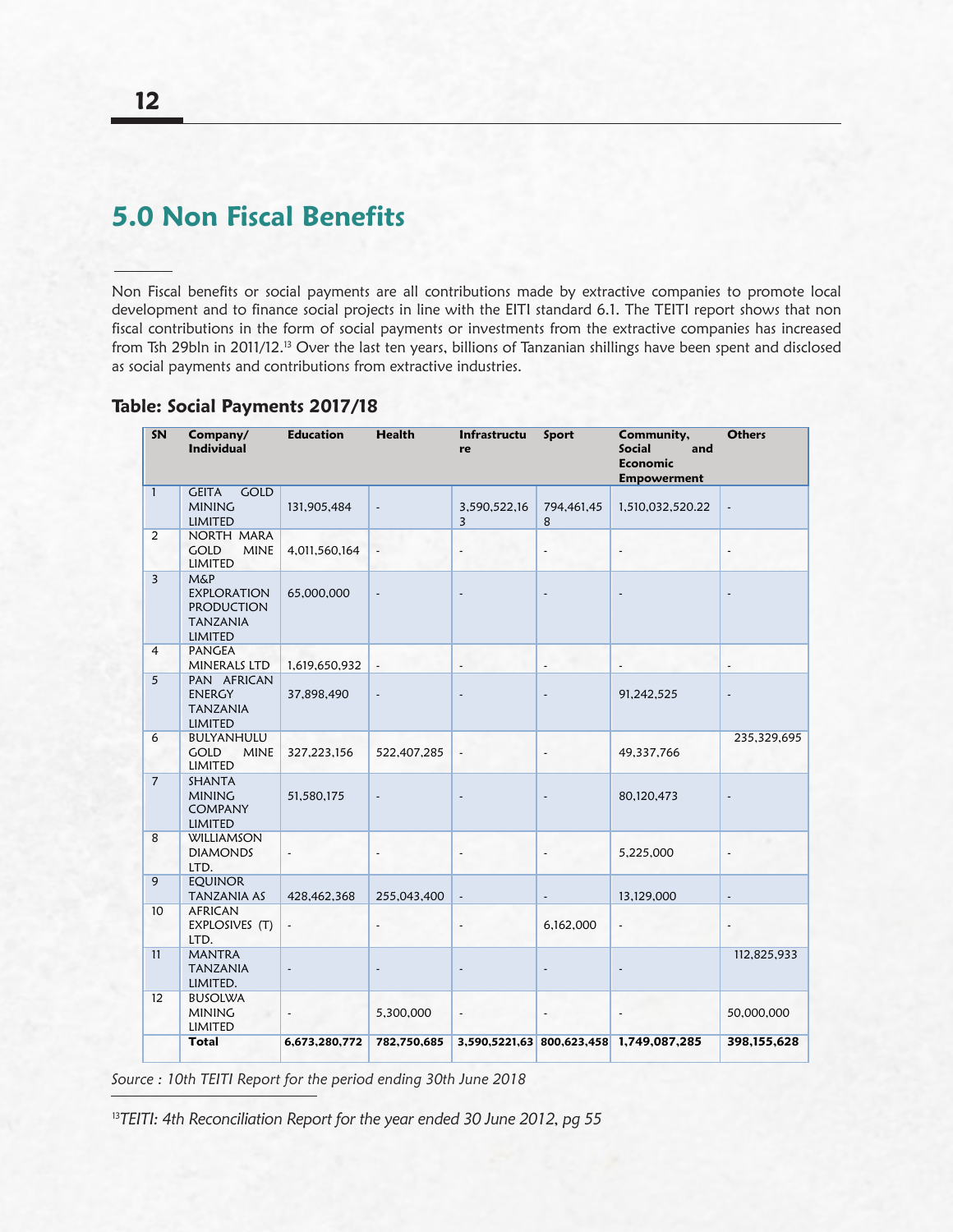The Education sector was the highest recipient of social payments having received Tsh 9.7bln in 2016/17 and 6.6bln in 2017/18. This is followed by Infrastructure and social economic contributions.

Geita Gold mine has maintained top position as the largest social investor having paid out a total of Tsh 6bln in social payments in 2017/18 followed by North Mara Gold Mine with Tsh 4bln.

Despite the significant amounts disclosed, the reconciliation reports do not show the percentage of social payment as a share of their total annual revenues. Disaggregated disclosure to this level would be helpful in determining whether extractive companies are meeting a fair share of their corporate social responsibility as required by good corporate practices.

#### **5.1 Extractive sector contribution to local Procurement of Goods and Services**

As per the local content regulations, extractive companies are required to procure locally for goods and services which can be sourced locally. Over the past years, the value payments for locally procured goods and services has increased from Tsh 1.3bln in 2012<sup>14</sup> to about Tsh 1.1trln in 2017/18. The highest disclosed procurement was in 2017/18 with Tsh 1.1trln spent on local procurement.

| SN              | <b>Company</b>                                                                                   | Goods (TZS)              | Services (TZS)        |
|-----------------|--------------------------------------------------------------------------------------------------|--------------------------|-----------------------|
| $\mathbf{1}$    | NORTH MARA GOLD MINE LIMITED                                                                     | 12,684,406,989           | 102,512,443,155       |
| 2               | M&P EXPLORATION PRODUCTION TANZANIA<br>LIMITED                                                   | 16, 113, 166, 724        | $\tilde{\phantom{a}}$ |
| $\overline{3}$  | PANGEA MINERALS LTD                                                                              | 17,976,966,342           | 83,772,272,514        |
| $\overline{4}$  | PAN AFRICAN ENERGY TANZANIA LIMITED                                                              | 135,849,735,695          | 160, 365, 552, 765    |
| 5               | <b>BULYANHULU GOLD MINE LIMITED</b>                                                              | 9.086.582.578            | 64, 157, 913, 334     |
| 6               | AUMS (T) LIMITED                                                                                 | 59,091,938,427           | 10,184,195,264        |
| $\overline{7}$  | SHANTA MINING COMPANY LIMITED                                                                    | 115,011,253,130          | 50,013,699,378        |
| 8               | WILLIAMSON DIAMONDS LTD.                                                                         | 26,928,592,670           | 100,632,311,136       |
| 9               | <b>SHELL</b><br><b>EXPLORATION</b><br><b>AND</b><br><b>PRODUCTION</b><br><b>TANZANIA LIMITED</b> | 341,635,510              | 40,577,161,382        |
| 10 <sup>°</sup> | EQUINOR TANZANIA AS                                                                              | 1,146,537,719            | 88, 868, 839, 295     |
| 11              | PANAFRICAN MINING SERVICES (TANZANIA)<br>LIMITED.                                                | 1,188,992,671            | 2,171,773,939         |
| 12              | AFRICAN EXPLOSIVES (T) LTD.                                                                      | 10,866,478,690           | 7,993,937,143         |
| 13              | MANTRA TANZANIA LIMITED.                                                                         | 198,028,319              | 4,755,650,332         |
| 14              | NDOVU RESOURCES LIMITED.                                                                         | 550,961,773              | $\tilde{\phantom{a}}$ |
| 15              | <b>GLOBELEQ TANZANIA SERVICES LIMITED</b>                                                        | $\overline{\phantom{a}}$ | 54,137,656            |
| 16              | <b>JAC RIJK AFRICA LIMITED</b>                                                                   | 2,696,371,929            | 44,983,118            |
| 17              | NEELKANTH SALT LIMITED.                                                                          | 6,600,253,233            |                       |

#### **Table: Procurement of Goods and Services from Local Companies**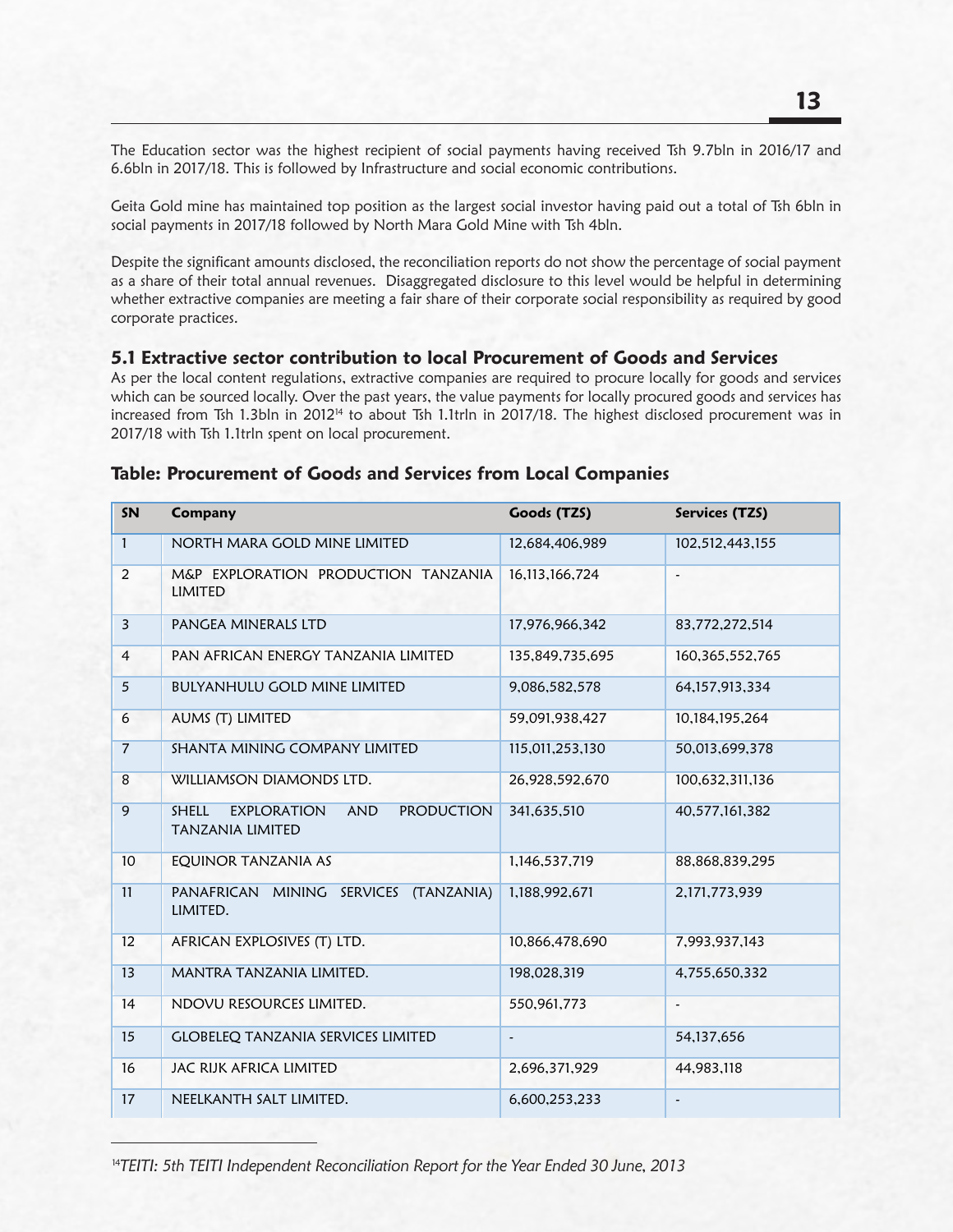| <b>TOTAL</b> |                                                                                | 437,854,585,136.     | 721,238,065,036 |
|--------------|--------------------------------------------------------------------------------|----------------------|-----------------|
| 23           | TANZANIA CHINA INTERNATIONAL MINERAL<br>RESOURCES LIMITED                      | $\ddot{\phantom{0}}$ | 118,845,980     |
| 22           | <b>MURRAY</b><br><b>ROBERTS</b><br><b>CEMENTATION</b><br>&.<br>(TANZANIA) LTD. | 753.033.578          | 4,574,366,126   |
| 21           | STAMIGOLD COMPANY LIMITED                                                      | 9.642.687.772        | 439.982.511     |
| 20           | SEA SALT LIMITED                                                               | 1.666.480.051        | -               |
| 19           | MBOGO MINING AND GENERAL SUPPLY LIMITED                                        | 6.602.030.342        | ٠               |
| 18           | <b>BUSOLWA MINING LIMITED</b>                                                  | 2.858.450.985        |                 |

### ! *Source: 10th TEITI Report for period ending 30th June, 2018*

From the figures, Pan African Energy was the largest spender on locally sourced goods where by it spent Tsh 296.2bln followed by Shanta Mining Company which spent Tsh 165bln and Williamson Diamonds Limited which spent Tsh 127.5bln and North Mara spending Tsh 115.1bln.

Surprisingly, Geita Gold Mining Company which has maintained the top tax payer and social investment position, did not disclose its local procurement data. Given the size, location and history of GGM, disclosure of this data would be very important in show casing the contribution of the sector to the local economy.

Further, the reports do not disaggregate the nature of goods and services procured. This would be important in establishing the true picture and extent to which the local communities where the companies operate are benefiting from the current local content regulations and promotion measures.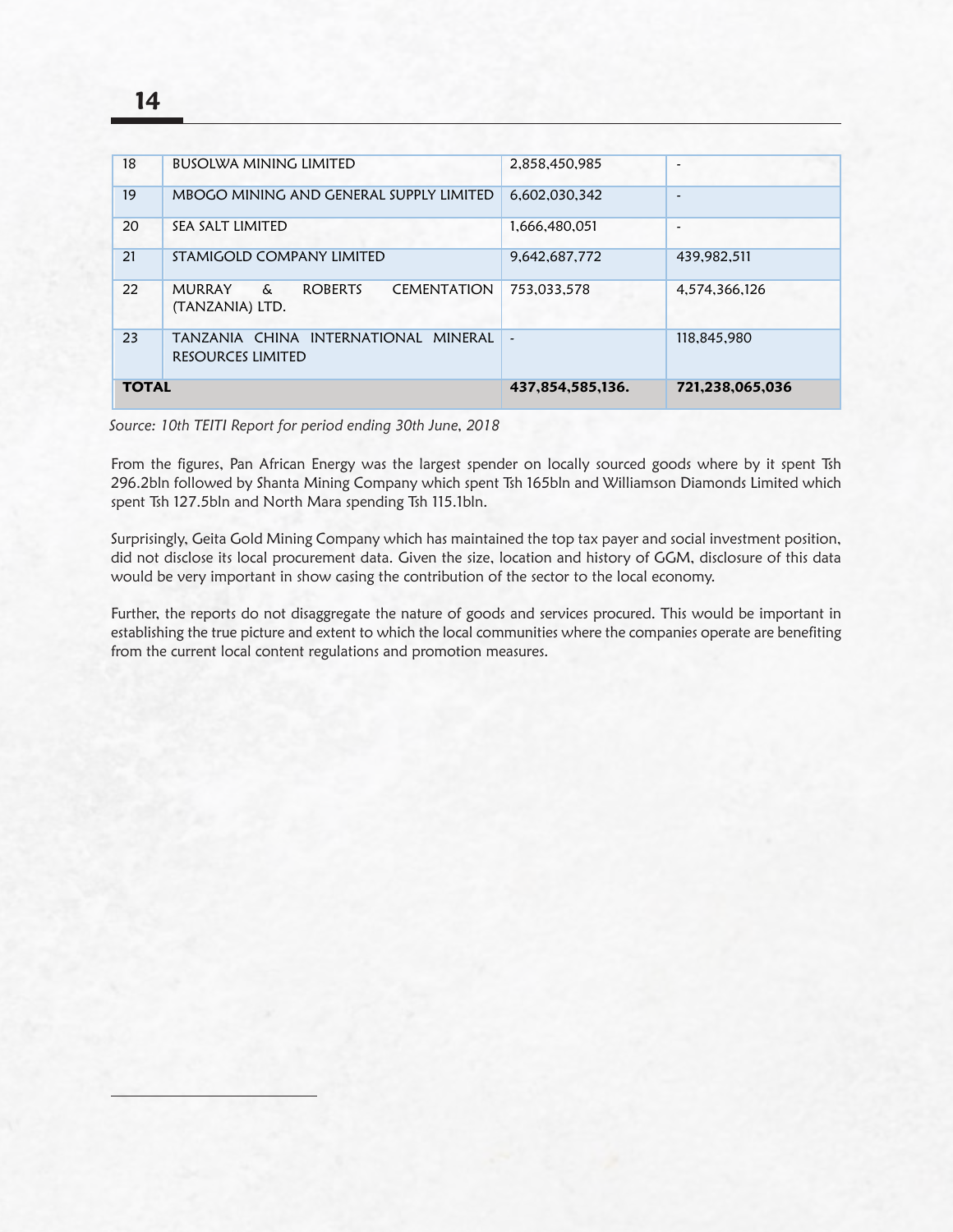# **6.0 Contribution of Energy Sector**

The Oil and Gas sectors are still emerging in Tanzania's extractive sector. Tanzania has not yet produced oil but it has been longtime producer of Natural Gas whose production started in 2004. Available data showed that proven reserves in Songosongo were estimated at 810bln standard Cubic Feet(Bcf) and 2.2tcf for Mnazi Bay and its vicinities.15 The major producers of Natural gas are M&P Exploration (T) Ltd operating in Mnazi Bay gas field and Pan African Energy Tanzania Ltd operating the SongoSongo gas fields. By 2018, Tanzania had discovered 57.54 tcf of Natural gas. These discoveries are yet to be fully developed and operationalized but exploration is still ongoing.

According to 10th TEITI reports, the two company's production increased from a total of 47,456,860 scf in 2017 to 59,142,000 in 2018. The total value in USD of the produced gas increased from USD 42.2Mln to USD63.8Mln. Gas production and value has increased over the years due to increase in demands in industrial and domestic use. The largest share of the gas produced is sold to national electricity supply company TANESCO for electricity generation.

| Company                                                           | <b>Gas Field</b> | (Standard<br><b>Production</b><br>Feet (Scf)<br>in '000' |            | <b>Cubic Value</b> (USD) |            |
|-------------------------------------------------------------------|------------------|----------------------------------------------------------|------------|--------------------------|------------|
|                                                                   |                  | 2017                                                     | 2018       | 2017                     | 2018       |
| P<br>M<br>&.<br>Exploration (T)<br>Limited                        | Mnazi Bay        | 17,960,300                                               | 30,405,160 | 19,466,121               | 40,683,088 |
| <b>African</b><br>Pan<br><b>Energy Tanzania</b><br><b>Limited</b> | Songosongo       | 29,496,560                                               | 28,736,840 | 22,795,142               | 22,406,171 |
| <b>TOTAL</b>                                                      |                  | 47,456,860                                               | 59,142,000 | 42,261,263               | 63,089,259 |

#### **Table: Production of Natural Gas in 2017/18**

*Source: TEITI 10th Repot 2017/28*

As per the 8th TEITI report, in 2014/15 the Oil and Gas revenues increased and accounted for 9% of the total extractive revenues. In 2015/16 the Oil and Gas receipts increased by 6% and accounted for 15% of the total extractive revenues. The 9th and 10th reports show the contribution of Gas revenue to total extractive revenue in 2016/17 was 20.31% and increased to 24.17% in 2017/18. The significant increase was due to additional gas generation and revenues.

Gas production increased from 47,456,860 scf to 56,142,000 scf causing an increase in revenues from USD 42.2Mln to USD 63Mln in 2018. From the Oil and Gas sector, M&P exploration contributed 8.27% of the country's extractive revenues for the year 2017/18, overtaking Pan Africa Energy which paid more in 2016/17 financial year.

<sup>15</sup>*Friedrich Ebert Stiftung: Tanzania Oil and Gas Almanac: A Reference Guide published by the Friedrich Ebert Stiftung and Open Oil, 2015*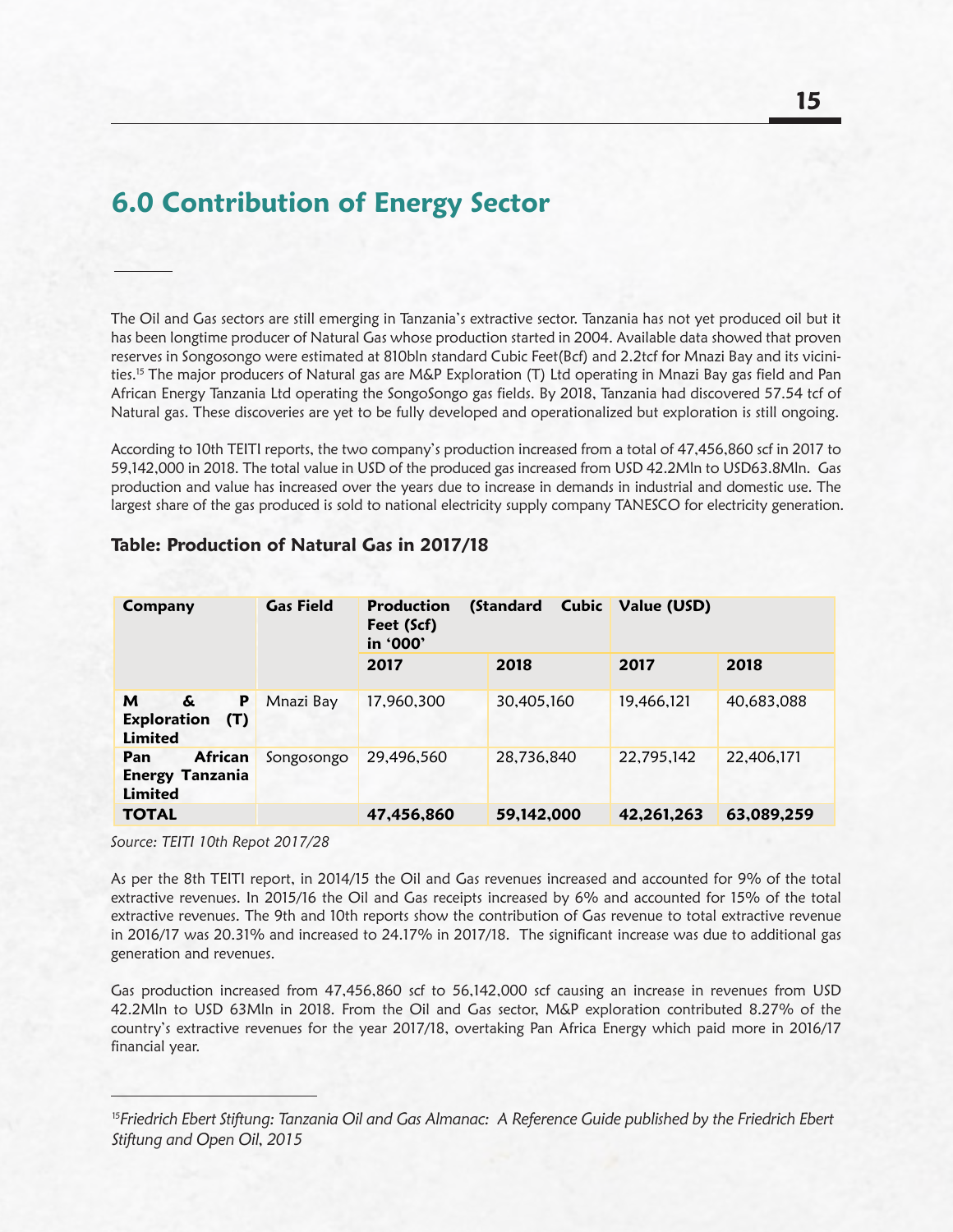Despite these increases, there is little documentation on the contribution of this sector to economic development. Going by the figures and available documentation, the TEITI reconciliation reports paint a picture to suggest that the contribution of the sector to the economy is still small yet the sector has contributed significantly in the electricity generation and industrialization in the Country.

Surprisingly, the reports do not show whether condensates are produced from the two natural gas production sites and in what volumes and their export value. Gas condensate is a hydrocarbon liquid stream separated from natural gas and consists of higher-molecular-weight hydrocarbons that exist in the reservoir as constituents of natural gas but which are recovered as liquids in separators, field facilities, or gas-processing plants.<sup>16</sup>

Condensates are separated and sold separately from natural gas and is used to produce different products. Because gas condensates are typically liquid in ambient conditions and very low in viscosity, they are often used as a diluent for highly viscous heavy crude oil that cannot otherwise be efficiently transported by means of a pipeline. According to McKinseys & Company, condensates are typically valued lower than crude oil because of their high light ends content, which yields a lot of lower value Liquefied Petroleum Gas (LPGs) and light naptha and makes it difficult to process in high volumes in a refinery. However, there are some condensates containing up to 40% of jet fuel and diesel that are priced higher than crude oil, as they contain very little residual material.<sup>17</sup> In a Country such as Tanzania where we do not have a condensate processing plant, they are exported to foreign buyers outside the country.

There are no figures in the TEITI reports disclosing information from the two companies (M & P Exploration Company and Pan African Energy) relating to condensates. According to key informant interviews with TPDC and TEITI secretariat, the volume and market of Tanzania's condensate is still low. Gas condensates is mostly produced at Songosongo while at Mnazi Bay is in low quantity due to variations of properties of their gas between the two fields. The revenue collected from the sales are outside the purview of the Oil & Gas Revenue Management Act 2015 and is considered to be below the materiality threshold as required by the TEITI law. The revenues collected from the sale of these condensates are classified as other income for TPDC and not disclosed as per the TEITA law.

For these reasons, transparency and disclosure in this area has been largely missing.

The role of Tanzania Petroleum Development Corporation (TPDC) as State Owned Enterprise mandated with representing government interest in the Oil and Gas sector and the analysis of revenues accruing from the sector as managed by TPDC is discussed below.

> *The revenue streams to be included in reconciliation exercise is determined by material contribution of a particular revenue. Therefore; It seems that the values of condensates sold is not significant for it to be included in the report. However, if its values will be material in future, the TEITI reports will include them.*

*- Key informant from TEITI Secretariat.*

 $\bullet$ 

<sup>16</sup>*https://www.sciencedirect.com/topics/earth-and-planetary-sciences/gas-condensate* <sup>17</sup>*https://www.mckinseyenergyinsights.com/resources/refinery-reference-desk/condensate/*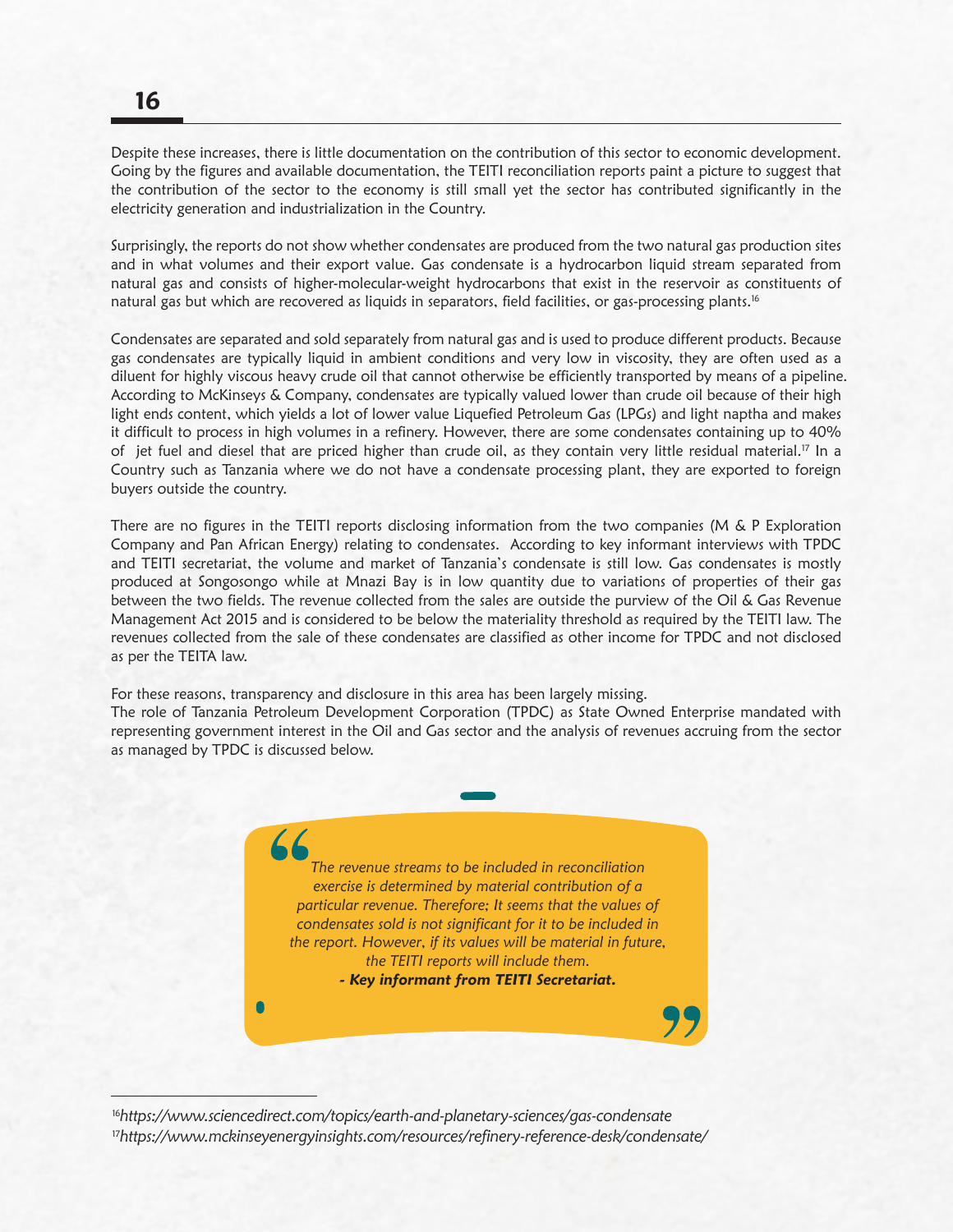## **7.0 Reporting of State Participation**

Tanzania's Mining, Oil and Gas policy and legislative framework provides for state participation. The State Mining Cooperation (STAMICO), Tanzania Petroleum Development Corporation (TPDC)operating in the Mining and Petroleum subsectors respectively are legally mandated to execute these functions. Over the past years, the government's natural resource rights and SoEs mandates have been strengthened through different enacted laws and amendments such as the Natural Resources (Permanent Sovereignty) Act of 2017, the Public Corporations (Establishment Amendment) Order, 2015 and the Petroleum Acts of 2015.

Section of 8 of the Petroleum Act 2015 establishes TPDC as a National Oil Company (NOC) with legal mandate to maintain mandatory participating interest of not less than 25% in each oil and gas projects in Tanzania. It has powers to form a number of subsidiaries to carry out specific functions and operations and mandated by the Oil and Gas Revenue Management Act 2015, TPDC is authorized to collect a number of non-tax revenue streams from the petroleum sector. These include royalties, signature bonuses, petroleum license fees, protected gas revenue, government share profit shares, surface rentals or annual block fees and training fees as stated in the Production Sharing Agreements (PSAs) signed between TPDC and the Oil companies. TPDC owns subsidiary companies namely Gas Company Tanzania Ltd (GASCO) and TANOIL Investments Ltd. These undertake specialized operations in the petroleum value chain, undertaking downstream and midstream projects. According to the CAG reports for 2017/18, two downstream projects were implemented-The National Natural Gas Infrastructure (NNGI) and National Gas Distribution Network Projects (NGDNP) consisting of nine projects related to gas distribution.

STAMICO is actively engaged in the Mining subsector. It is mandated by law to engage in exploration, prospecting, development, processing and marketing of gold locally and internationally. It operates Biharamulo Gold Mine through its 100% owned subsidiary called STAMIGOLD Company Ltd and owns 100% equity in Kyerwa Tin Company Ltd, buys casserite from small scale miners, owns interests in Kiwira Coal fields, other mining project joint ventures and 14 exploration licences for different commodities. It provides other commercial services such as drilling, environmental and consultancy services related to mining.

The National Development Corporation (NDC), a fully owned government entity has mandate and interests in mining projects managed as joint ventures in Liganga Iron Ore, Mchuchuma Katekawa Coal and Ngaka Coal.

According to the TEITI reports, despite these mandates and access to various revenue streams, these SoE declared loses in 2017/18. STAMICO reported a loss of Tsh 1,974,106,000 (Tsh 1.97bln) while TPDC disclosed a loss of Tsh101, 197,000,000 (197.1bn). These SoEs reported no retained earnings, no reinvestments, no dividends and no transfers or payments to government. No explanations were given for the losses. In contrast, government paid salaries and Other Charges (OC) to the tune of Tsh 3.3bln and Tsh 3.6bln to employees of STAMICO and TPDC respectively.

Coincidentally, TEITI report for 2017/18 found that companies reported to have paid STAMICO Tsh 4,898,514 but this was not reported in the government system and was not disclosed to the reconciler. Previous reports discovered discrepancies in payments to TPDC and recommended for streamlining and changes to be made for certain revenue streams directly held by TPDC to be transferred directly to the Ministry of Finance.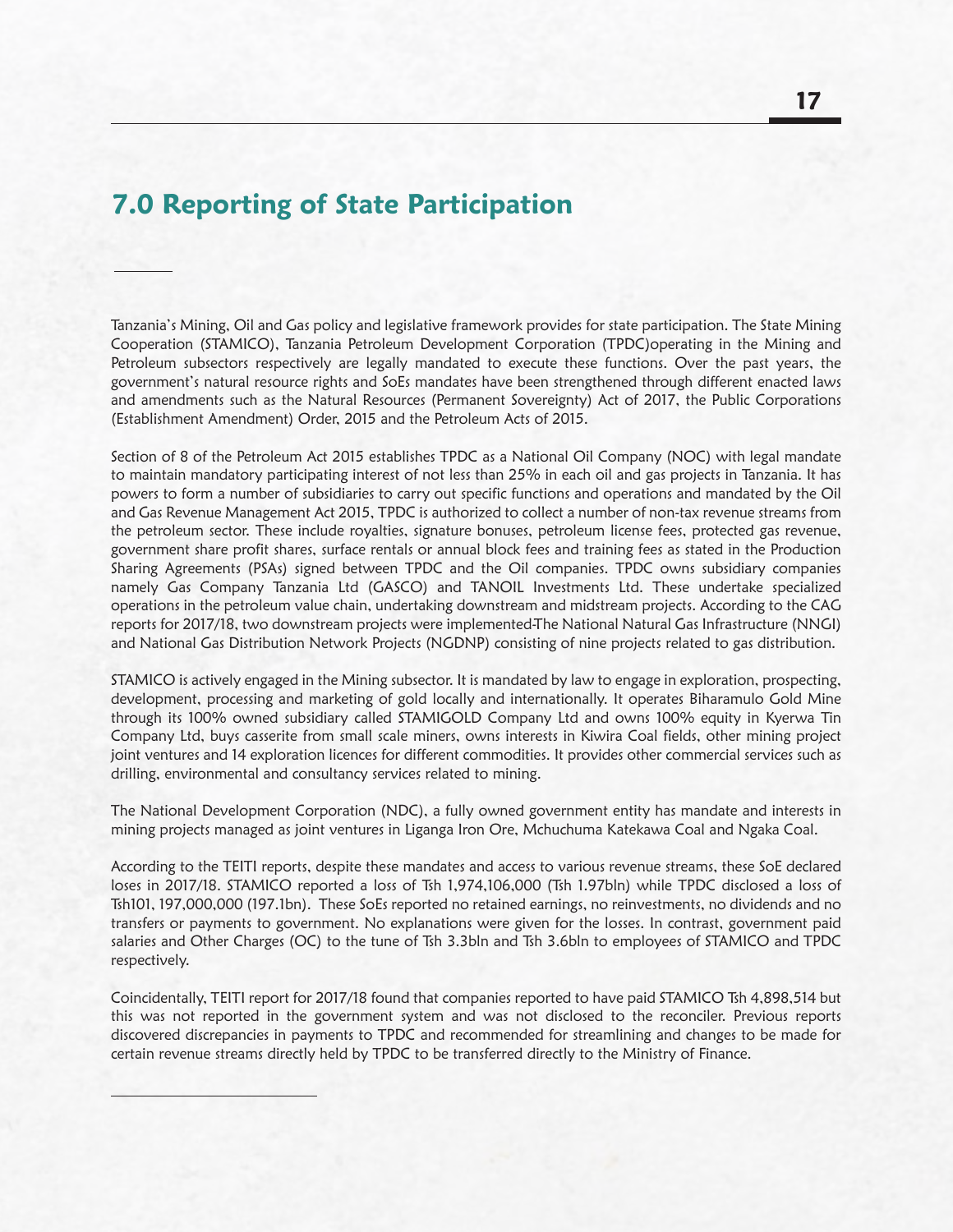### **18**

According to TEITI Secretariat this payment was a royalties paid by STAMICO to Ministry of Minerals. TEITI plans to review the unreconciled discrepancies occurred in the 2016/17 and 2017/18 TEITI reports. We believe that, through this exercise, this amount will be revealed.

The continuous declaration of losses and non-disclosure or full reconciliation of extractive revenues received by these SOEs on behalf of government raises concerns on their efficiency, transparency and accountability as required by the EITI standards and TEITA Act 2015. Further information from key respondents reveals that TPDC had started paying dividends in 2019 to government and these will be reported in the next reconciliation reports for 2018/19.

In 2019 the government and Barrick Gold Corporation established the Twiga Minerals Corporation as a joint venture Company between the Government of the United Republic of Tanzania and Barrick Gold Corporation to manage the Bulyanhulu, Buzwagi and North Mara gold mine. Under the conjunction agreement the GoT acquire a free carried shareholding of 16% in each of the mines and will receive its half of the economic benefits from taxes, royalties, clearing fees and participation in all cash distributions made by the mines and Twiga. An annual true-up mechanism will ensure the maintenance of the 50/50 split.<sup>18</sup>

 In May 2020, Barrick paid USD 100Mln as an initial settlement of a tax dispute between the government and Barricks's former subsidiary-Accacia. The revenue payments from TWIGA Minerals Corporation were not within the scope of the 9th and 10th reports.

Given the intricate nature of this new relationship and manner of government participation in extractive companies, it will be quite a subject of interest to document and analyze how the revenue streams from this company are reported or disclosed in the next TEITI reconciliation reports.

<sup>&</sup>lt;sup>18</sup>https://www.barrick.com/English/news/news-details/2019/The-Launch-of-Twiga-Minerals-Heralds-Partnership-*Between-Tanzanian-Government-and-Barrick-/default.aspx*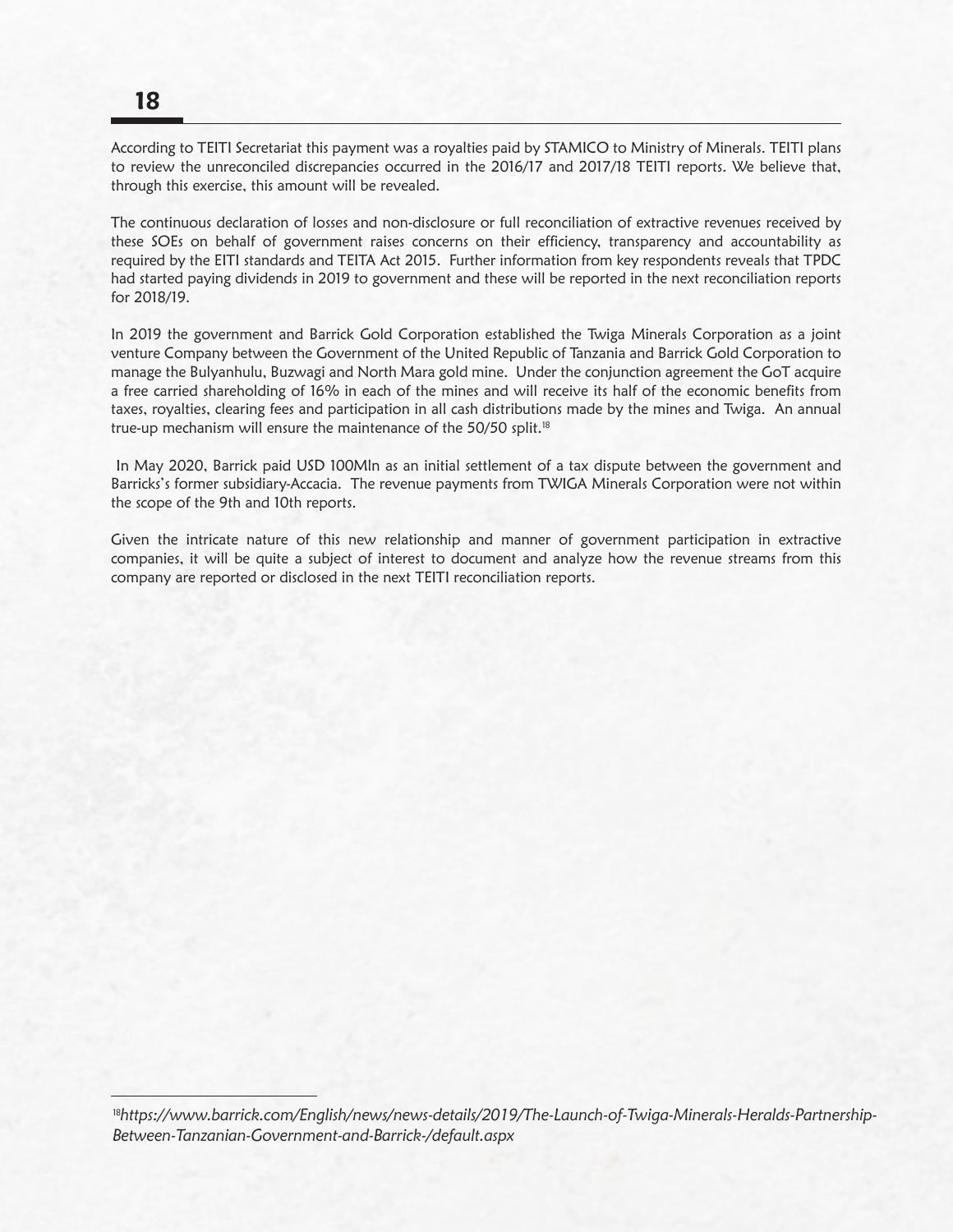# **8.0 Government Response and Implementation of Recommendations**

The TEITI Reconciliation reports have generated many findings and made recommendation for further implementation. The TEITI Committee (MSG) is charged with responsibility to ensure that the recommendations made are fully implemented and discrepancies as reported are further reconciled or accounted for in the subsequent reporting.

The reports have disclosed discrepancies accumulating to billions over the past years. The largest share of all discrepancies have been reported against payments made to government entities. There is no disclosure whether any further reconciliation has been undertaken in the subsequent years to establish the cause of the discrepancies and perhaps hold those responsible to account. Some of these discrepancies were sent to the CAG for further investigations.

The finding of a Tsh 30.5bln discrepancy by 8th TEITI report triggered an investigation by the CAG. According to TEITI Secretariat and the 10th TEITI report, the CAG has handed over the report of his investigations to TEIT-MSG for further action. The secretariat plans to publish the summary of the findings on its website.

There is however no documentation of the CAG's summary findings and actions that have been taken to reconcile the outstanding discrepancy.

*The 8th TEITI report that was published on April 30, 2018 covering the period from July 1, 2015, to June 30, 2016 states that the companies paid 465.1 Tanzanian billion shillings, while the government reported receiving 434.6 Tanzanian Shillings, causing a discrepancy of 30.5 Tanzanian Billion Shillings. The Office of the Controller and Auditor General has completed investigating this discrepancy. After discussion and approval by the MSG members, it has been submitted to the Minister for Minerals as stated in TEITA Act, 2015. In addition, MSG is working on the recommendations made by the CAG in order to publish the implementation report.*

*- TEITI Secretariat response*

 *https://www.barrick.com/English/news/news-details/2019/The-Launch-of-Twiga-Minerals-Heralds-Partnership-Between-Tanzanian-Government-and-Barrick-/default.aspx*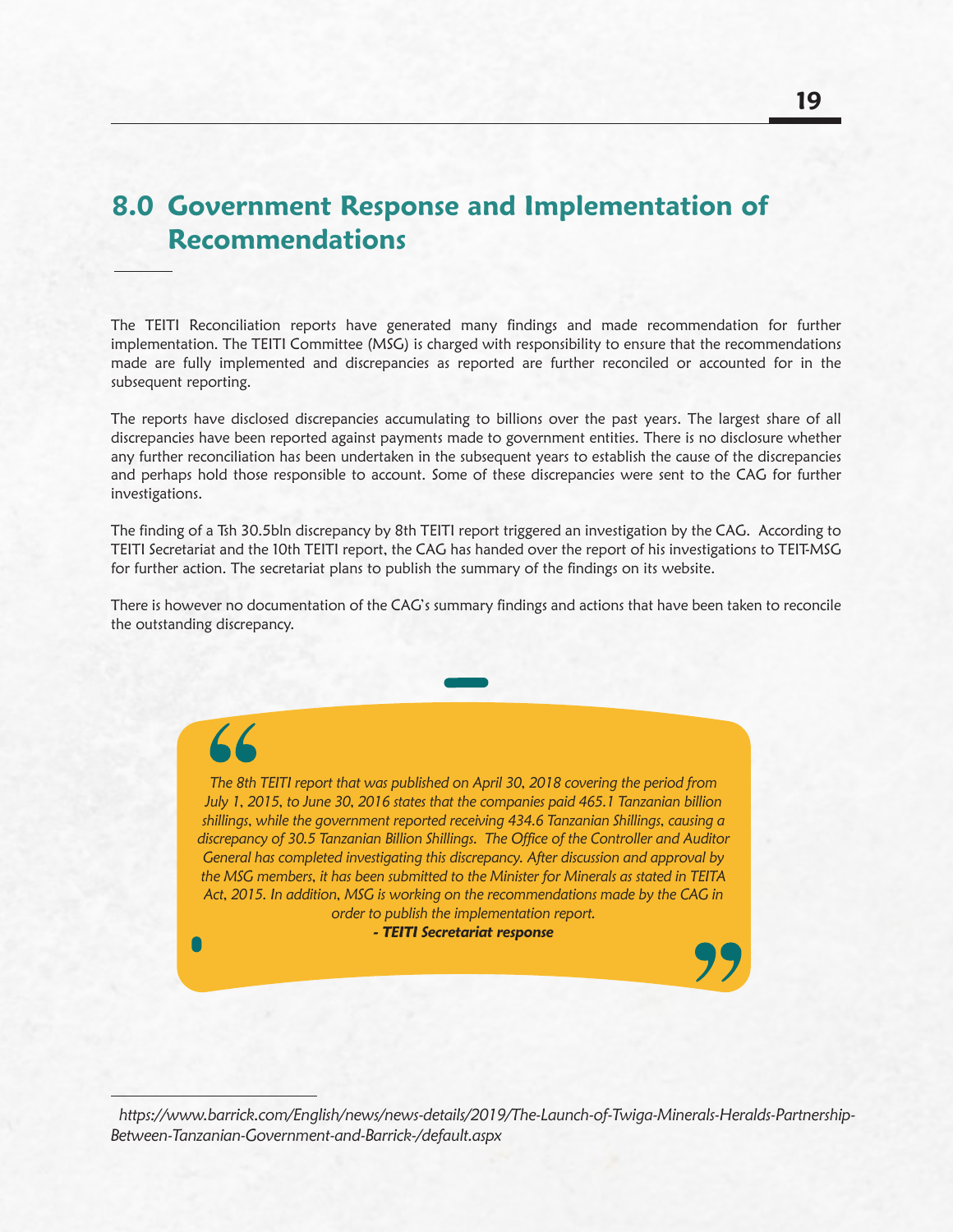#### **Table: Summary of Key TEITI Reconciliation findings and recommendations that remain outstanding**

| <b>TEITI</b>    | <b>Key recommendation(s)</b>                      | <b>Status as per TEIT Reports</b> |
|-----------------|---------------------------------------------------|-----------------------------------|
| <b>Report</b>   |                                                   |                                   |
| 2 <sub>nd</sub> | MSG training of Selected CAG personnel and        | Pending                           |
|                 | external auditors of extractive companies on      |                                   |
|                 | <b>EITI</b>                                       |                                   |
| $4th$ -         | <b>TEITI</b> establishment and Maintenance of an  | Pending                           |
|                 | Updated Database of all Extractive Companies      |                                   |
| 4th & 7th       | TRA to provide copies of payment receipts and     | Pending                           |
|                 | Bank statements, Wrong Revenue Classification     |                                   |
| 5 <sup>th</sup> | Outstanding unresolved discrepancy of 8.9bln      | Pending                           |
| 7 <sup>th</sup> | Unpaid Dividend by Songas Ltd of USD              | Pending                           |
|                 | 479,997                                           |                                   |
| 7 <sup>th</sup> | Lack of Compliance to TEITA Act by                | Pending                           |
|                 | Companies not Providing data as required          |                                   |
| 7th             | Improve Online Mineral License Repository,        | Pending                           |
|                 | with publicly accessible information on all       |                                   |
|                 | other-related information on the License          |                                   |
| 8th &4th        | Improve Database at MEM to Capture Names          | Pending                           |
|                 | of Extractive Companies as Payees, not agents     |                                   |
| 8th & 9th       | <b>Update Contact Base of Companies</b>           | Pending                           |
|                 | District Mineral Officers to establish Accessible | Pending                           |
|                 | Data Base on Local Council Collections            |                                   |
| 8 <sup>th</sup> | Restructure Payments, TRA to properly             | Pending                           |
|                 | Categorize payments made by Extractive            |                                   |
|                 | Companies                                         |                                   |
| <b>9th</b>      | CAG reports on all investigated discrepancies     | Missing                           |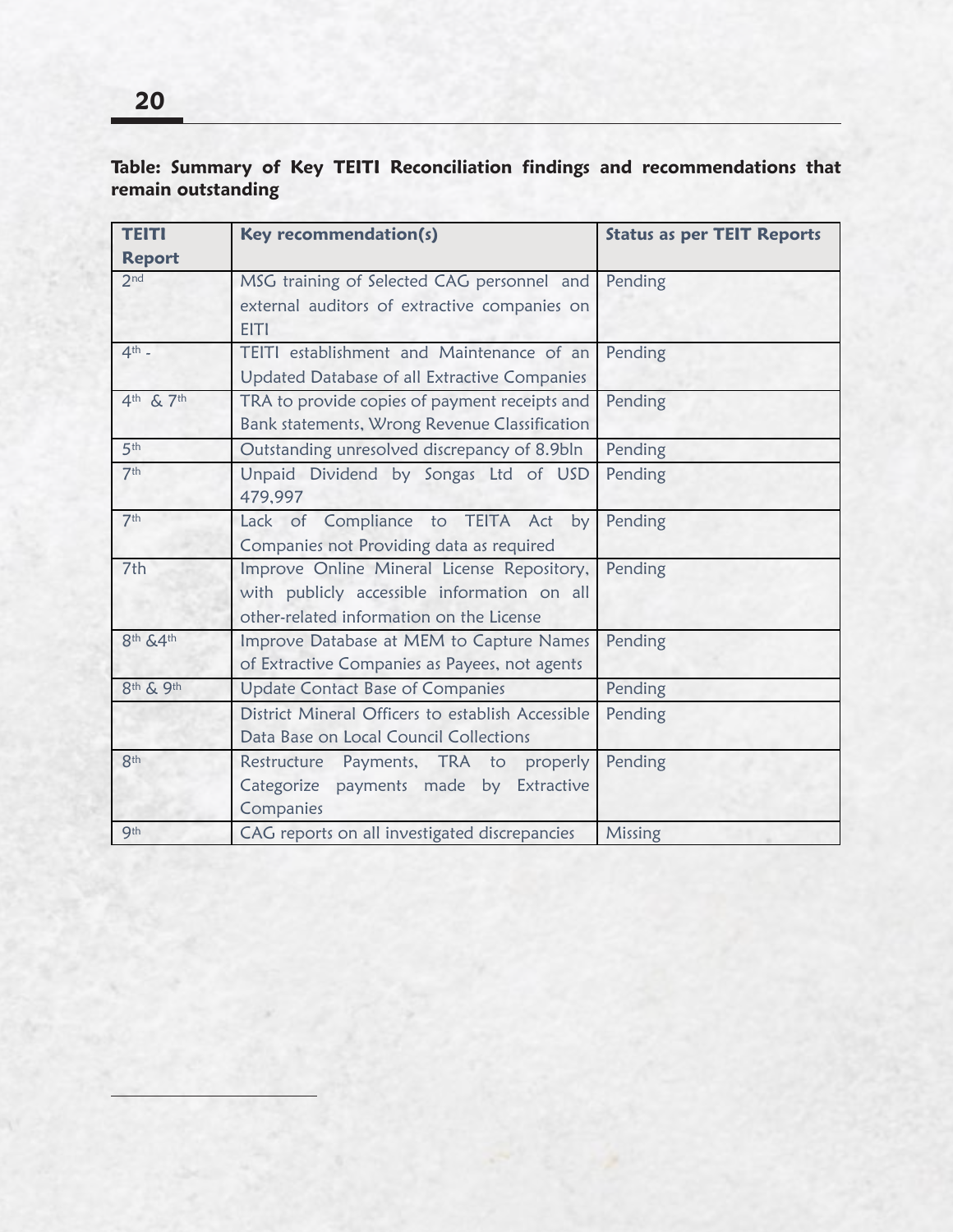# **9.0 Role of CSOs and Policy Actors**

The EITI process in Tanzania can be described as an outcome of critical Civil Society engagement on matters of extractive transparency. Prior to 2008, CSOs actively campaigned for Tanzania to join the EITI. They were active in supporting government to establish the first road map and setting up of the MSG. CSOs provided robust analysis of the first EITI publishing a series of articles.<sup>19</sup>

CSOs robustly consulted and contributed in the amendment of the Mining Act 2010, the development of the TEITA Act 2015 and Oil and Gas Revenue Management Act 2015. They have since remained engaged although the tempore and ferocity somehow declined between 2013 and 2015. The decline in rigorous engagement between this period was caused partially by lack of proper coordination after the collapse of the first PWYP-Tanzania chapter coalition in 2014. PWYP global through the local chapter had provided technical support and coordination leadership, steering a network of CSOs to engage in the process.

Secondly, the signing up of Tanzania to the EITI, deflected the momentum of engagement by other previously vocal CSOs who erroneously believed that ultimately the objective for expanded extractive transparency had been achieved.

The fifth phase government after 2015 appeared to take on board major CSO governance concerns about the extractive sector, scaled up the fight against corruption in the public service and reviewing of the existing extractive legislative and policy governance framework<sup>20</sup> to exert more government control and national take. The government however enforced some strict controls on CSO advocacy and activism related work. The delay by government to gazette one of the CSO representative to serve on the MSG for the period 2016-2019 polarized this relationship further as it was widely interpreted by CSOs as watering down the EITI standard by meddling in CSOs own affairs to self-organize and participate in the TEITI.

Moreover, there were capacity constraints on CSOs to constantly engage which was caused by multiple factors such as changes in CSO leadership and staff turnover with new staff taking over positions and leadership in governance and accountability advocacy oriented CSOs. Little capacity building and knowledge transfer was passed on to the new staff who took over the mantle.

Funding shifts away from extractive governance focus made it difficult for CSOs to continuously engage. Sadly, the pioneering CSOs and networks such as Fordia, Agenda Participation 2000, the Leadership Forum, Tanzania Coalition on Debt and Democracy (TCDD), Campaign for Good Governance, South African Human Right NGO Network (SAHRINGON), Lawyers Environment Action Team (LEAT), Norwegian Church Aid and PWYP-Tanzania either disintegrated or changed course, leaving the EITI/TEITI engagement process midway.

The coordination has since improved with the establishment of Hakirasilimali CSO network and PWYP-Tanzania Chapter. The organization has a dedicated staff to support the CSO-MSG representatives in the TEITI processes. CSO engagement on the discrepancy in 8th report caused the Minister to institute an investigation by the CAG. If not for the concerted efforts from CSOs, Tanzania would have probably not had in place the current extractive governance framework. However, some challenges still persist.

<sup>20</sup>*Interview with a lecturer and Researcher at University of Dar es Salaam, Mkwawa Campus.*  19*Agenda Participation 2000: A Policy Brief of Tanzania's 1st Reconciliation Report 2008/09, March, 2011*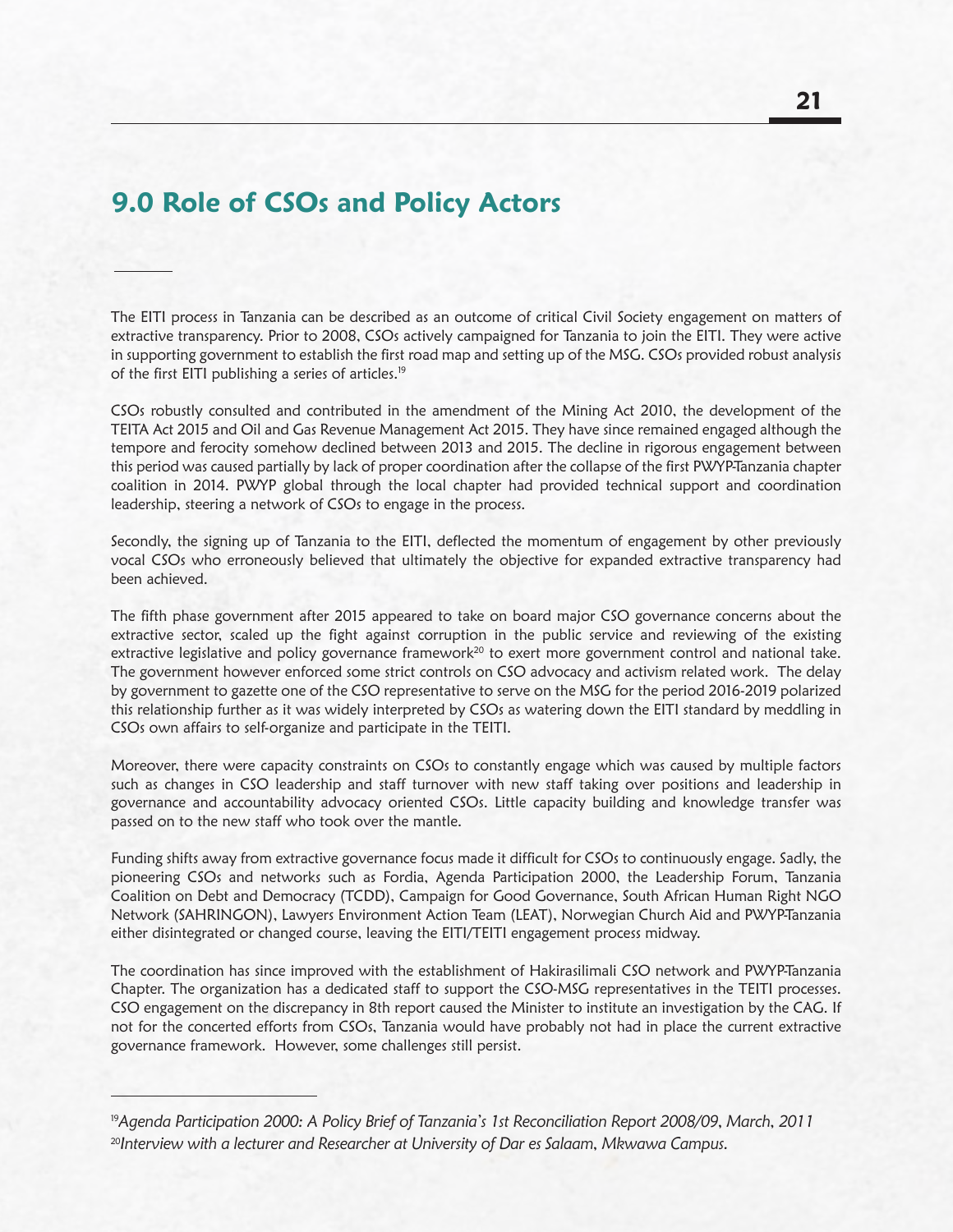*CSOs which are part of the MSG are actively involved in the EITI process. However, Civil society MSG representatives should consider engaging other CSOs that are not part of the MSG, including capturing their input for MSG discussions and communicating outcomes of MSG deliberations - TEITI Secretariat*

The limited robustness in the MSG members and TEITI to constantly engage CSOs in the EITI/TEITI process has been a limiting factor. The communication process between TEITI and CSO-MSG members got strained and as a result many CSOs felt alienated or disengaged from the process.

The complexity of the reconciliation and validation process and lack of clarity of what CSOs can do with the reconciliation and validation reports rendered it difficult for the CSOs to constantly engage in TEITI. TEITI and the EITI Secretariats and the respective validators did not engage CSOs beyond the members of the MSG. Gradually the wider CSO fraternity got alienated and disengaged from the process. As a consequence, TEITI and the EITI secretariat was not fully informed of the local contextual concerns facing the CSOs and their engagement. They did not pro-actively exert their influence on TEITI to get wider local CSOs engaged and in the long run they lost a major partner.

The limited synchrony between TEITI reconciliation reports and the local community contextual concerns and needs has alienated or made it difficult for the EITI/TEITI process to connect with local communities and constituencies. TEITI reconciliation reports focus at Macro-economic level and have not picked or captured local contextual concerns or stories of success and failure. Local contextual concerns are never reported and this has propelled local based CSOs to lose interest in engaging and tracking the process. For they lack a local agenda to pick from the reports for further local advocacy.

*CSOs, should be active in the EITI process. In addition, CSOs should consider establishing a strong local CSO, specifically for advocating extractive issues in the areas which host Mining, oil and gas operations - TEITI Secretariat*

Organisationally, TEITI has faced persistent financial shortfalls to facilitate CSO participation and engagement. In 2018 TEITI planned to facilitate a CSO consultative meeting to discuss TEITI related matters and to conduct elections of CSO members to the MSG. Due to financial constraints, this plan did not materialize.

The Policy makers and government have not clearly indicated where they strategically want to go with the TEITI agenda. In the earlier years preceding the EITI and TEITI, the government appeared hostile to vocal CSOs which campaigned for transparency and economic justice in the extractive sector. Some vocal CSO leaders advocating for extractive transparency and economic justice in the mining sector were harassed and interrogated by the government agencies. Economic Justice activists at LEAT and LHRC faced police hostility and detention while local community activists in Tarime and Geita faced harassment and brutality from companies and government security agencies. This scared off many CSOs and activists into self-retreat, dampening the momentum.

In recent years, as government pays closer attention to the sector, most of the previous concerns raised by CSOs have been vindicated. The government recognizes the importance of the extractive sector to the economy and has taken steps to reclaim the sector. It appears that room for engagement with government has been created and perhaps CSOs could re-position themselves better to take advantage of the existing spaces for effective TEITI engagement. More pragmatism and mutual trust could benefit the sector.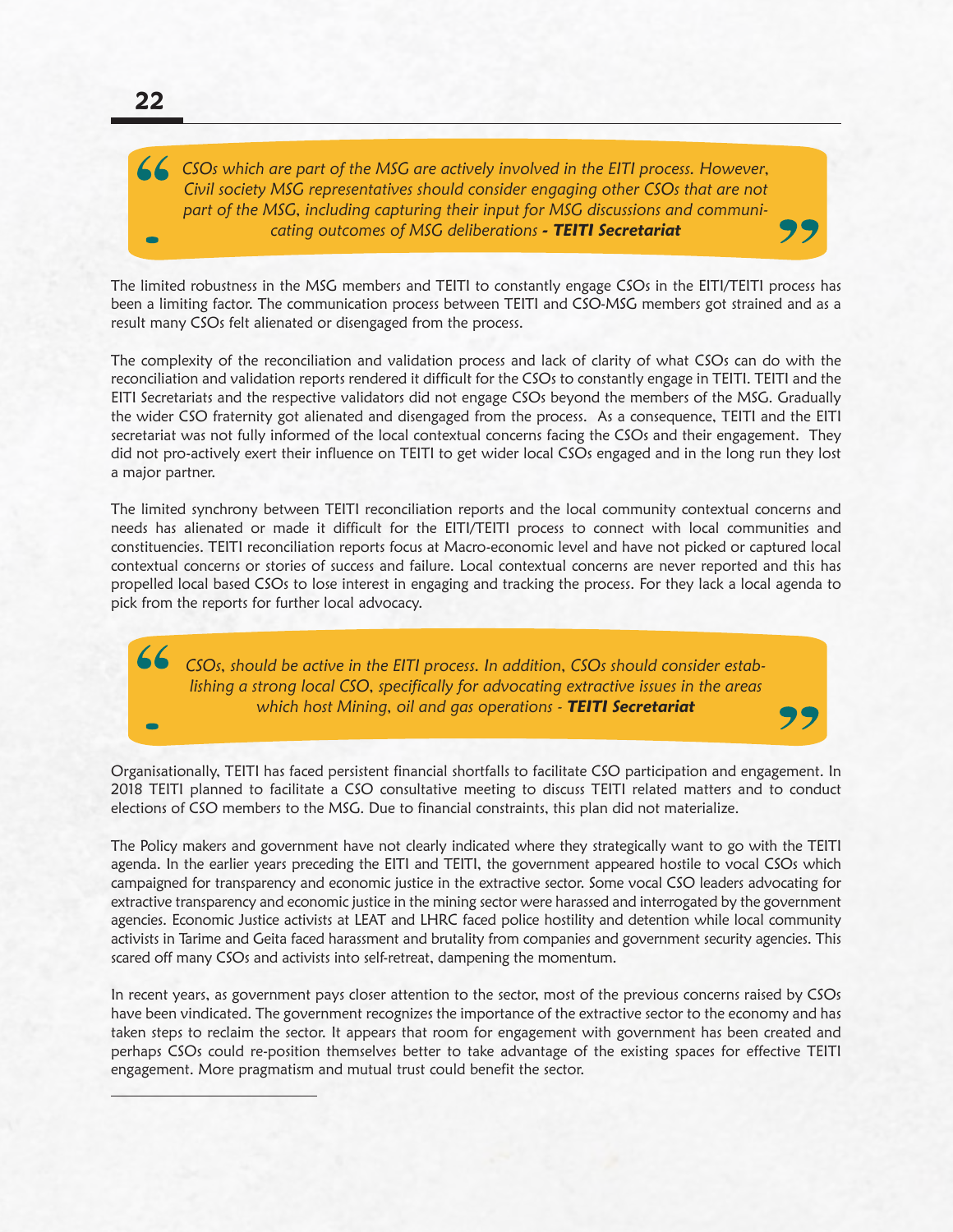### **10.0 Key Gaps**

The TEITI Reports show that the reconciliation exercise is an important aspect in the transparency and exposing the extractive sector's contribution to the economy. The reconciliations have increased access to information for national and local political leaders in extractive resource rich districts such as Geita, Kahama and Songosongo. Increased disclosure and opportunities for new frontiers on disclosure such as Contract disclosure and Beneficial Ownership.

According to TEITI Secretariat, the reports are extensively publicized giving trend of operations of the extractive industry in the country which has led in attracting investments in the sector. Communities in Tanzania that host extractive companies now have detailed information about the sector through TEITI reports that includes production and sales data, taxes and payments to government and license information all disaggregated by company. The transparency in payments and revenues create a supportive environment for investment, building trust with local communities and maintaining the social license for extractive companies to operate.

The implementation of EITI in Tanzania has resulted in generating active discussions related to the payments of service levy which have been made by the extractive companies to the local government authorities in areas where extractive activities are being carried out. For example, the 2009/10 TEITI Report revealed that 0.3 Service Levy paid by PanAfrican Energy Tanzania Limited from Songo Songo field in Lindi region were wrongly paid to Ilala Municipal Council in Dar es Salaam where the company's main office is located as opposed to paying the levy to Lindi District Council which hosts the extraction of the gas. Since that revelation, the Lindi District Council has been receiving around Tshs 110,000 million (USD 61,000) in every quarter of the year.

In addition, the disclosure of company payments and government receipts creates public debates and discussions within the government. For example, in 2016 the debates and discussions focused on payment of corporate income tax by companies which have been operating in Tanzania for a long time. These discussions led the government and Acacia to review payment of corporate income tax. Through a dialogue between the government and Acacia, the company agreed to pay a corporate income tax of \$14 million US dollars<sup>21</sup>.

The reconciliation reports however show some gaps which have remained persistent and continue to undermine government's efforts to secure transparency and full contribution from the sector.

Reliability of Data provided: Despite improvements, there are still gaps in the reliability of the disclosed data. The number of reporting entities has been increasing but many still do return the filled in templates. Returned completed forms unsigned by management as required by the law. Others such as ExxonMobil Exploration and Production Tanzania Limited reported decline to report on account that they operated jointly with ORECOP and all their financial information was reported by ORECOP.

Un-reconciled Royalties on GAS. For example, in 2015/16 TPDC EITI reconciliation of receipts on gas were not reported by TPDC. TPDC promised to reconcile in 2016/17 reports but there was no evidence provided in the report how these were reported and reconciled. There is no procedure of how this was done.

<sup>21</sup>*http://www.acaciamining.com/~/media/Files/A/Acacia/press-release/2016/first-quarter-results-2016-pr.pdf.*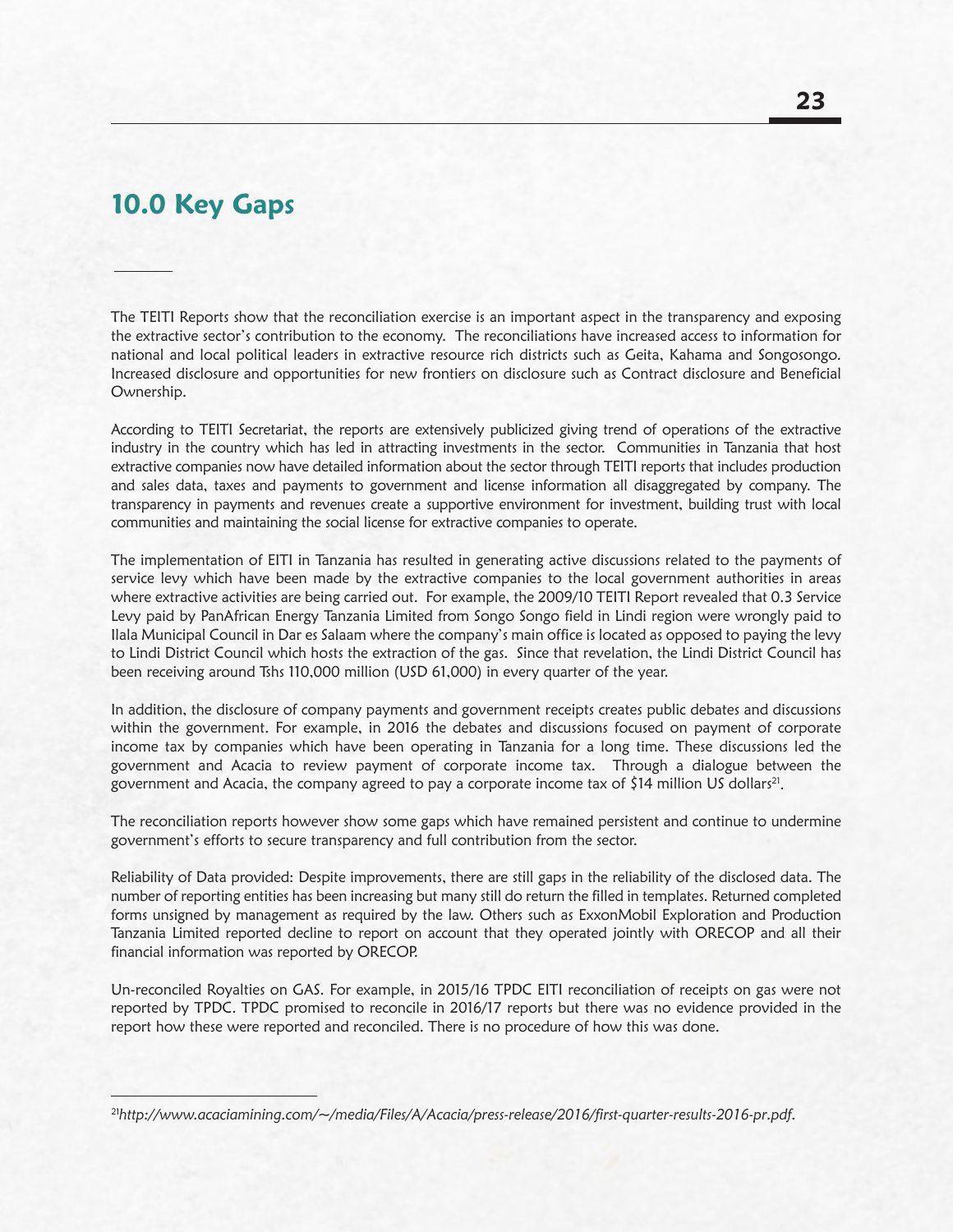### **24**

Lack of up to date contacts and verified physical address data base for extractive companies: This has enabled some extractive companies to operate without trace of physical location. The reconciliation reports list companies whose location and leadership could not be located. These include; China Development Petroleum Technology and Development Corporation, China Petroleum Pipeline Bureau (CPPB), Mubarak Gemstone td, Matabe Gold Processing, GM & Company (T) Ltd, JV of CRISG and New Century Company Ltd. The list of physically absent companies has been increasing in the report. The absence of this key vital company information exposes weaknesses in government systems and could be a loop hole for tax evasion. It further creates room for possible future tax disputes over issues of company residence and permanent establishment (PE) status for tax purposes.

Poor recording of company payments and wrong classification of revenue streams: The 7th & 8th reports shows that payments made by company agents or representative as were recorded as 'payee' without full disclosure. This causes erroneous reports and creates avenues for extractive revenue loss. Wrong classification of revenue streams. For example, payments from an exploration company URANEX in 2015/16 were recorded as Corporate taxes even before the company started operations. The reconciler warned that wrong classification of payments such as corporate tax could lead to the country to appear to be already earning considerable incomes from corporate income, an aspect that reconciler was not certain. Indeed, corporate taxes have been increasing since 2013/14. For example, corporate tax payments accounted for 42.4% in 2013/14 before falling back to 21.5% in 2017/18. So it is not clear whether this is a true reflection of the industry that it has started becoming profitable or a case of wrongful classification and entry by TRA.

Stagnation on Contract Transparency: On Contract transparency, government communicated in the 2015/16 its intentions to publish the contracts and agreements. British Gas and Statoil responded noting the need to protect proprietary rights and further consultation before the contracts are disclosed. The TEITI reports do not document or show whether five years after such a communication, the government and TEITI have followed to establish whether these companies still maintain similar position or these positions have changed over the years.

#### *PSA with Pan African Energy and amendments to PSA's with Exxon Mobil & Statoil are publicly available via www.resourcecontracts.org/countries/tz However this is not a government website.*

Small progress and persistent confusion between Legal Owner and Beneficial: The EITI Standard 2.5 and section 16 of TEITA Act 2015 requires companies to disclose their beneficial owners. These are natural persons who own interests in the extractive companies. This is aimed at reducing illegal activities, corruption and tax evasion through transfer mispricing in the extractive sector. Despite this requirement, few companies complied to the TEITI reconciliation requirement. The legal infrastructure is weak to enforce this requirement. The Business Registrations and Licensing Agency BRELA maintains a list of all companies, including full names, legal status and addresses, year of incorporation and list of directors but does not yet have a Beneficial Ownership (BO) register.

TEITI Reports reveal the continuous limited compliance from companies to disclose BOs and weak TEITI ability to enforce. There is confusion between a legal owner and beneficial owner. Only 31 out of 54 Companies (33 mining and oil and gas companies) involved in a BO pilot study in 2017 declared natural persons as BO. 21 declared a mixture of companies and individuals, 11 disclosed companies as BOs and 25 disclosed persons of with influence as BOs.22

In the TEITI report for 2017/18 only 15 entities out of 32 filled reporting templates on BO. 11 out the private entities disclosed companies as BO and only 2 disclosed individuals as BO. Significantly, Williamson Diamonds Mines, a leading extractive company in Tanzania disclosed Wilcroft Company Ltd of Bermuda as its Beneficial Owner. This was a significant BO disclosure gap considering that Bermuda has been constantly criticized and labeled as a secrecy jurisdiction and 'tax haven' which encourages tax evasion and other potentially illicit activities under the cover of its low tax and secrecy laws.

<sup>22</sup>*TEITI: Unveiling the Mask of Disclosure: Disclosure of Beneficial Owners of Oil and Gas Companies in Tanzania, MM Attorneys, June 2017*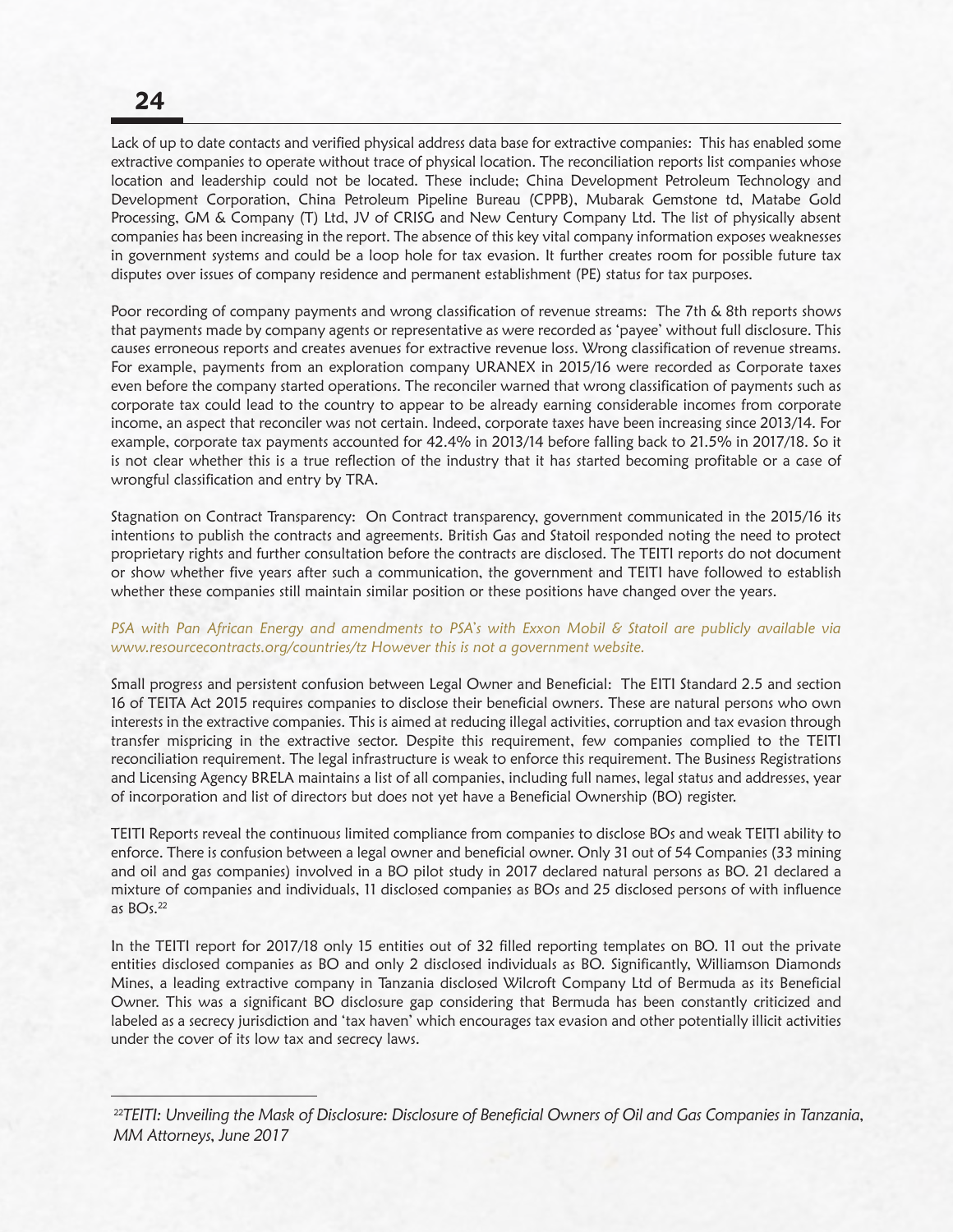Similarly, Neelkanth Salt Limited declared 70% Beneficial Ownership by Pramukh Associates Ltd of Mauritius and Tanzania China International Mineral Resource Limited, disclosed 8% shareholding ownership by Sichuan Hongda Group. This non-compliance and mismatch or inconsistence in disclosure suggests that achieving full BO is yet to be realized and the current MSG has to pursue this more vigorously.

The Parliament of the United Republic of Tanzania passed the Finance Bill 2020 on 15 June. The Bill amends the Anti-Money Laundering Act, Income Tax Act and Companies Act by introducing new definitions on beneficial ownership and BO registers. The definitions and information required for the BO registers are all in line with the 2019 EITI standard and it is good that there is harmonization across various pieces of legislation. This is really great news as the absence of an adequate framework was a huge barrier in TEITI being able to get information on BO disclosure. This has the potential to provide entry points for more concrete collaboration between TEITI and the Business Registration and Licensing Agency (BRELA) on BO disclosures. TEITI plans to engage key stakeholders including capacity building for companies and government agencies responsible for providing BO data.

Un-explained mystery of the constant 4.8% growth of the sector and less than 1% contribution to revenues. Despite the growth in the sector, extractive revenue contribution to GDP has remained constant at 4.8% and less than 1% of the total government revenue. It normal circumstances the contribution of the sector to revenue should be slightly higher and increasing overtime as more revenues are collected from the sector. These figures have remained constant for the past three years. As earlier cited, the contribution of the extractive sector revenue as percentage of total fiscal revenues in 2012/13 was 11.91% having increased from 11.9% in 2011/12; but recent reports show 1% contribution. Does this mean that the contribution of extractive revenue to total government revenue has fallen in percentage terms over the years or the percentage of non-fiscal revenues in the government budget is bigger? Perhaps this suggests that there could be potentially an error in computation or updating of economic data from the sector.

Revenue allocation and transfers: The Budget Act 2015 mandates revenue transfers between National and Subnational entities. It also provides for auditing of expenditures. Transfers of extractives are made separately from other revenues. Revenues from all sources are put in a consolidated account and spent as per government allocation to spending entities. According to the Ministry of Finance and Planning, revenues from the extractive sector are recorded in the national budget particularly in the financial statements and revenue books volume (1) under the vote provided for under the Ministry. TEITI reports that TRA was in the process of referencing all revenues, including those from extractive industries as per IMF Government Finance statistics (IMF-GFS Code). However, there is no indication of follow-up of how extractive revenues are spent and whether there is a separate vote as guided by the Budget Act 2015. There is no information to show whether TRA extractive revenue referencing in place as promised five years ago.

Weak follow-up and implementation of findings and recommendations from previous reconciliations. The reports show that this has been one major weak link and missing gap in the reconciliation and TEITI reporting. For example, the 30.5bln discrepancy reported in the 8th report has not been concluded. Key findings from CAG investigations and actions were not yet documented. TEITI planned to publish a summary of the findings in 2020. The reports contain commitments by government entities to reconcile discrepancies but outcomes from these are sparsely documented in the reports. The reports have good documentation of follow-up or implementation of previous validation reports. Perhaps the real possibility of sanctions by the EITI acts as an incentive for government and TEITI to follow up and document actions taken to implement findings from the validation. Similar motivation would be required for TEITI reconciliation reports recommendations.

Less disaggregated data on social payments and local procurement: The 10th report captured disclosed information for social payments and locally procured goods and services as per the Local Content regulations. However, the disaggregated data for this social payments and local procurement is missing. Local procurement data from large Mining Companies such as Geita Gold Mine is missing. The data on social payments is not computed or expressed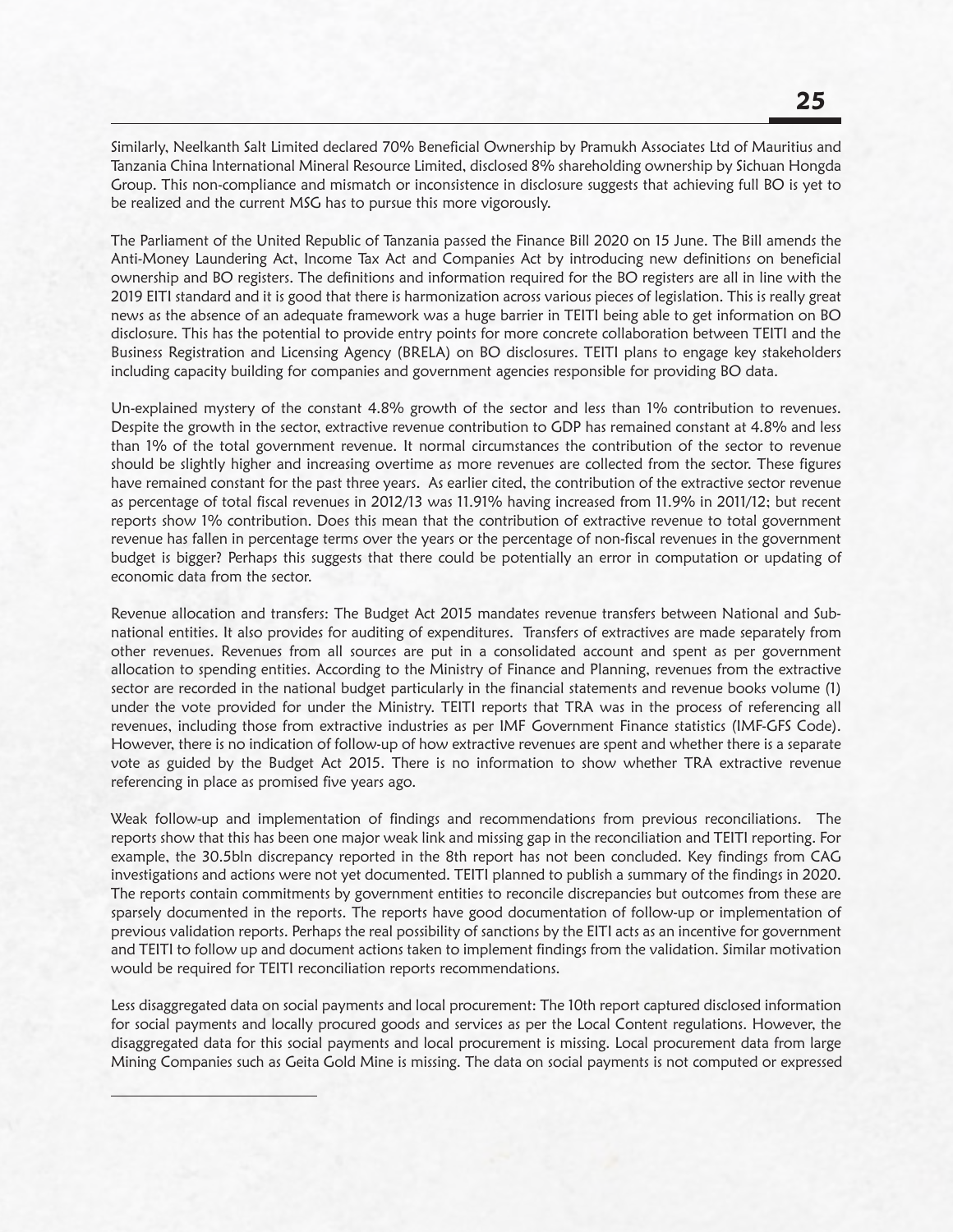as percentage of total company revenue and profits. It is therefore difficult to assess whether the contributions are significant enough if compared to the derived revenues.

Potential under reporting of contributions from the oil and Gas sector: Despite the sector reportedly growing, the data from this sub-sector has been scanty and potentially under reported. Gas royalties paid to TPDC were not reported and not reconciled in 2015/16. The potential revenue data on gas condensates and any other associated products is not captured in TEITI reports.

There is no audit disclosure of Oil and Gas Fund accounted for, which was reported to have started receiving money from TPDC as an implementation of a recommendation from 2014/15 reconciliation report (8th TEITI Report, pg8). Lack of follow-up on the proposed integrated data (incorporating data from GST, TRA and EITI) base for improving online license repository.

TEITI through the EGPS Grant plans to establish a systematic data disclosure with objective of mainstreaming EITI implementation. This will help to shift from ad-hoc reporting to systematic reporting by connecting EITI reports to existing or new government systems via an EITI Portal which integrates existing and new government and company data sources such as websites, databases, portals and registers.

Persistent disclosure of loses by SoE's: Despite a huge mandate and portfolio held in the extractive sector, SoEs have consistently declared losses. The reports show failure to reconcile revenues payments to SoEs such as STAMICO and TPDC and limited documented evidence of accountability by these entities. Yet the government continues to pay billions in employee salaries for these entities. TRA as the major collector of extractive revenues has remained a persistent reporter of discrepancies.

The 2016/17 and 2017/18 have reconciled data from the State Owned enterprises- STAMICO, STAMIGOLD and TPDC. In 2019 TPDC and STAMICO started paying dividends. STAMICO paid Tsh 1bln in 2018/19 and Tsh 1.1Bln in 2019/20.

Reassessment of Materiality considerations: The Materiality threshold for companies selected for reconciliation has increased from a minimum Tsh 150Mln in 2008/09 to Tsh 900 Mln in 2017/18. The materiality is determined by the MSG based on the findings from the scoping study and volume of revenue payments considered significant enough to necessitate reconciliation. Other companies that did not meet the threshold were unilaterally reported. According to scoping study, the materiality thresholds proposed meant that reporting entities that contributed 95.52% (2016/17) and 94.06% (2017/18) of the total government receipts will be included in the reconciliation report for 2016/17 and 2017/18 respectively. Therefore, the substantial revenue for significant tax payers is considered included. In addition, for report comprehensiveness, EITI encourage considerations of contributions of major companies and disclose companies that did not meet materiality unilaterally. However, the scope and rationalization of the materiality threshold may need to be rethought through as experiences from other countries such as Zambia show that materiality considerations should be held with utmost care, as the current approach can potentially leave out significant extractive tax payers, including associated companies, engaging such tax planning measure such as revenue splitting for tax purposes. Materiality considerations may be leading to substantive revenue payments or discrepancies (which are deemed less than 1%) to be ignored and missed.

Missing connection between TEITI Reconciliation reports and local concerns. The reconciliation reports are still viewed as complex and focusing on national and macro-economic issues with limited local and community connection. This has created a gap between the national and subnational or local engagement in the process.

The TEITI reports have attempted to include payments made by extractive companies to Local Government Authorities and they were reconciled. These payments are service levy and other local taxes or fees that were paid. The reports also include production and sales data, taxes, CSR and payments to government and license information all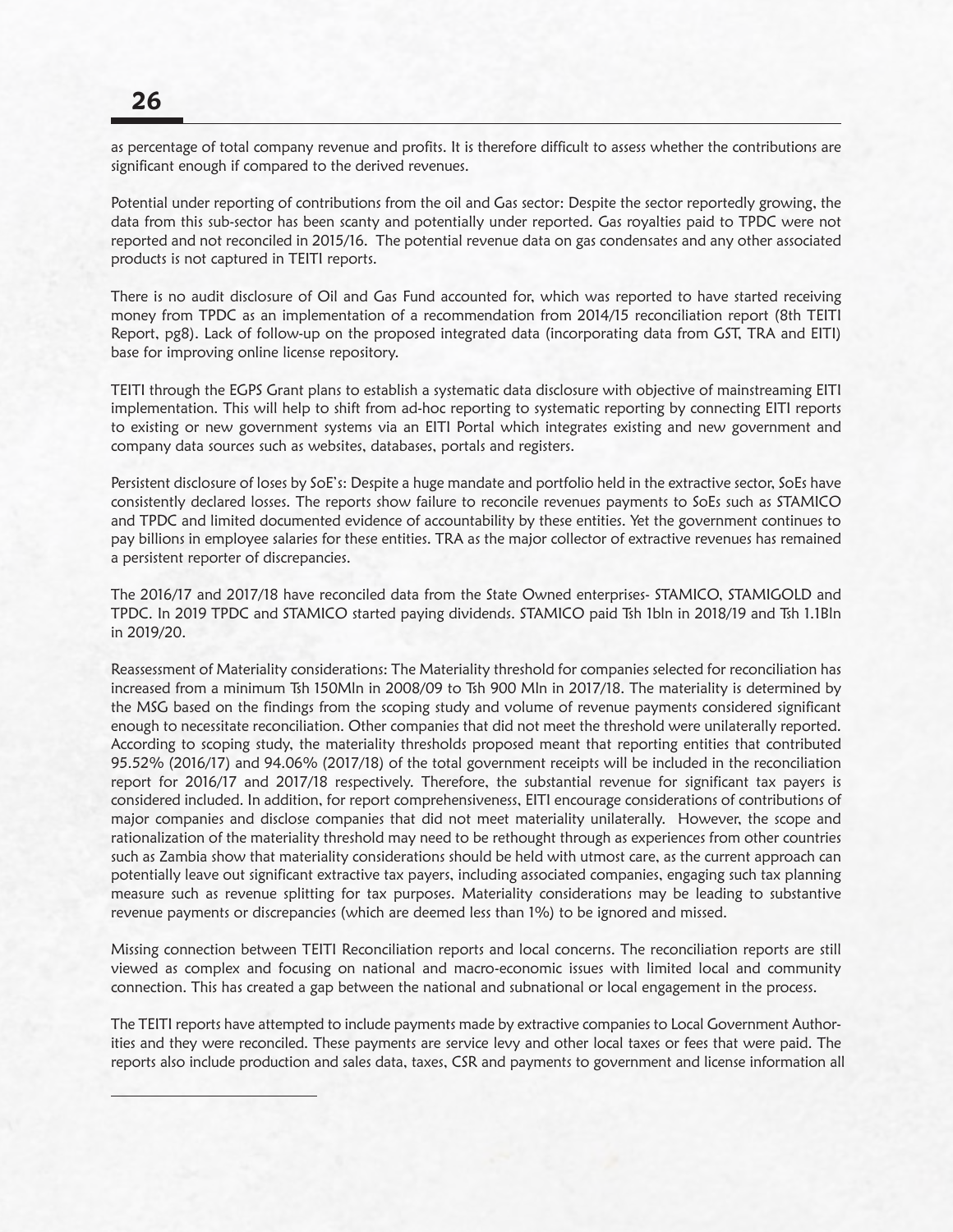disaggregated by company. This aims at providing the communities that host extractive companies with a detailed information about the sector. Further, the transparency in payments and revenues is deemed to create a supportive environment for investment, building trust with local communities and maintaining the social license for extractive companies to operate. However, there remains limited community connection and uptake of the reports as produced.

Perhaps the current reconciliation processes and style in report presentation were not designed to capture and establish this level of local connection. However, given the manner in which the extractive sector is connected and affects local communities, the MSG may consider developing mechanisms to capture information which enlists community connection.

CSO Coordination gap and ability for CSOs to carry forward the findings from the reports: The reports do not capture the contribution of CSOs to the sector and the TEITI process. There is no documented information as to how the information from the reconciliation reports and validation has been carried forward by CSOs. Perhaps this is associated with the above point whereby the reconciliation and validation exercise has largely remained national and macro in outlook.

Late disclosure of data: The reports are disclosed fairly late and the data provided is sometime obsolete. There is need for systematic disclosure to ensure relevant update and actionable information relevant to the MSG and citizens to engage.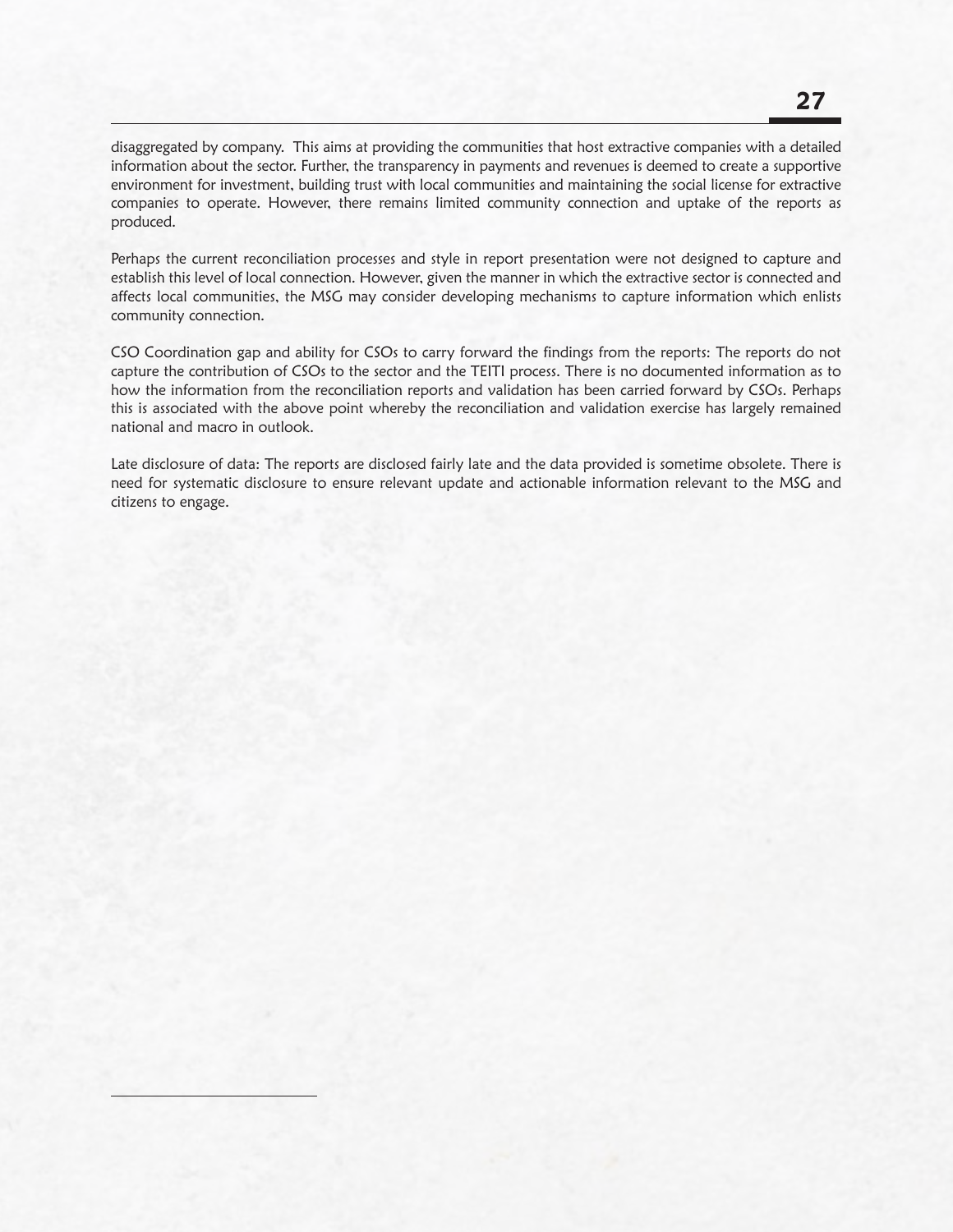# **11.0 Recommendations to Major Stakeholders**

This section presents a set of recommendations for Hakirasilimali and other key stakeholders in the EITI and TEITI process:

#### **For Hakirasilimali & CSO and CSO-MSG Representatives:**

- 1. Since Coordination was identified as one major factor which led CSOs to disengage, we recommend Hakirasilimali and CSOs strengthen coordination, capacity building and transfer of knowledge to new staff as new cadre of extractive transparency activists /actors
- 2. Demand for an expanded consultation by the EITI Validators and TEITI reconcilers to engage with CSOs beyond the MSG-CSO representatives
- 3. Demand for the CAG reports on all investigated discrepancies to be uploaded on TEITI website and responsible Minister to present a report to parliament as per section 19 of TEITA Act, 2015

#### **For TEITI, MSG & Government:**

- 1. Restructure or re-organise the reporting templates to pick local stories of success and failure which can be picked and advanced by local community actors for advocacy and replication.
- 2. Expand resource mobilization to secure wider participation and outreach to maintain TEITI relevance and interest.
- 3. Formalise and extend EITI and TEITI Reconciliation consultative meetings with broader CSOs beyond CSO-MSG members.
- 4. Initiate institutional reforms within TRA to ensure extractive payments are properly reported.
- 5. Since TPDC reported to have started paying royalties directly to the Oil and Gas Fund, TEITI and the MSG should conduct a reconciliation on the Oil and Gas Fund.
- 6. Follow up all un-reconciled discrepancies and publish the CAG findings of the discrepancies. This is important for increasing accountability and learning for both paying and receiving entities
- 7. Establish the Updated Data Bank of verified physical addresses for all Extractive Companies. Document, trace and locate all companies whose physical location could not be found in all reconciliations.
- 8. Undertake and audit on all Gas Condensates produced and sold from the two gas operations (Songoson go and Mnazi bay) over the past 16 years (2004-2020).
- 9. Require for disaggregated data on all Social Payments and local procurements of goods and services.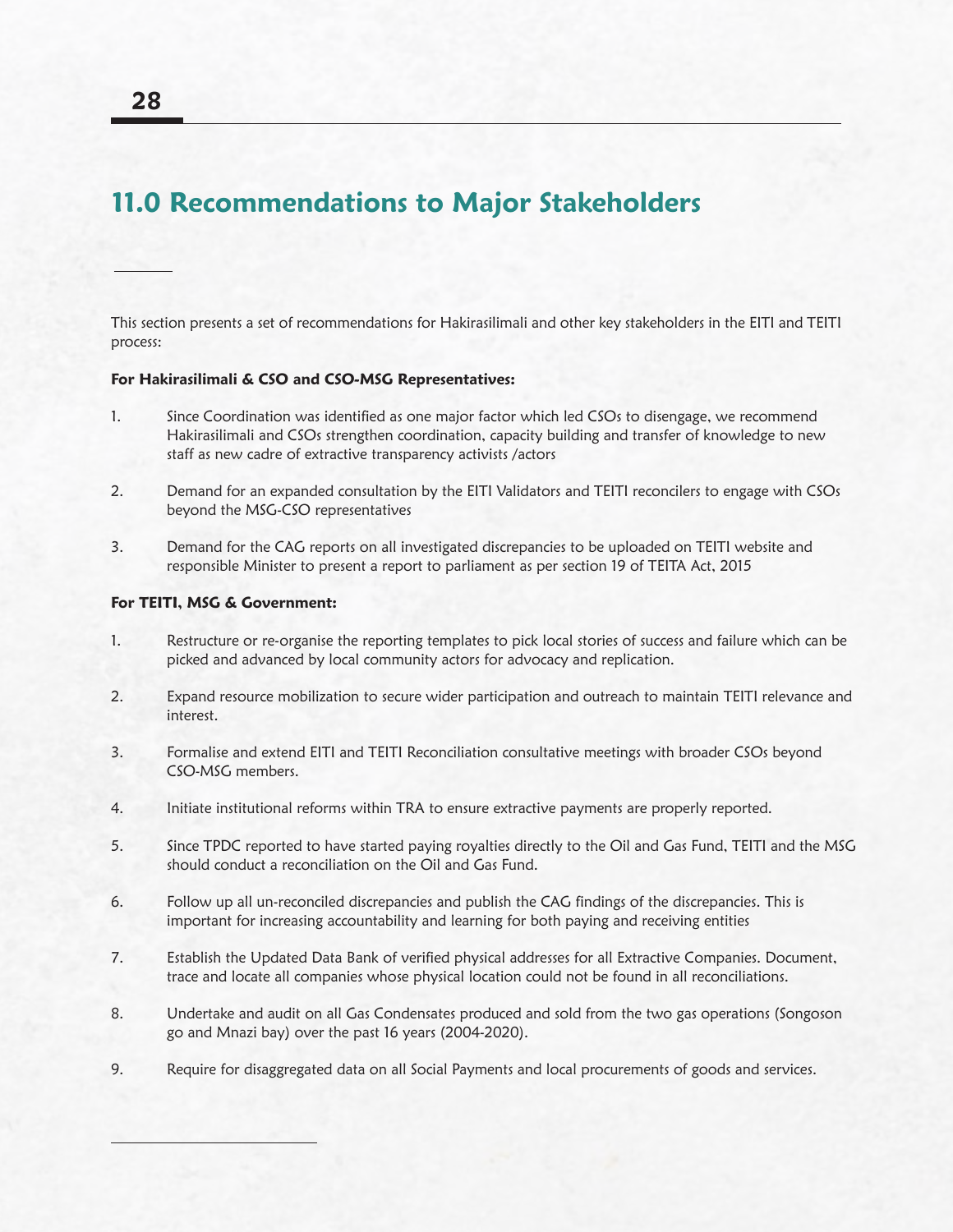- 10. Establish a fine and penalty for non-complaint extractive companies for failure to return reports properly filled in templates.
- 11. Train extractive companies on Beneficial Ownership and filling in of BO and Political Exposed Persons in TEITI Reconciliation templates. Request for Williamson Diamonds and Neelkath Salt Ltd to disclose its Natural Persons-Beneficial Owners in Bermuda and Mauritius as reported.
- 12. Commence systematic disclosures of all payments to avoid reporting obsolete data.
- 13. Follow up Companies on Contract disclosure and demand a statement from each company on its position on contract disclosure.
- 14. Demand the Minister to present a comprehensive report on reconciliations and CAG investigation reports as required by section 18 & 19 of TEITA Act, 2015.

#### **For Companies**

- 1. Since all disclosures have indicated that government reports less than what is reported as paid, we recommend companies to embrace systematic disclosure on their website for all extractive payments made to government.
- 2. Since contract disclosure is stagnated because of a reported statement of objection from extractive companies, all extractive companies should publicly issue a statement indicating their position on the matter.
- 3. All Gas companies to disclose their receipts and payments from gas condensates for the past 16 years.
- 4. Reconcile all gas payments to give a true picture of contributions from the Oil and Gas sector.
- 5. Publish disaggregated data on all social payments and local procurement.
- 6. Establish TEITI focal point personnel in all extractive companies to provide accurate data.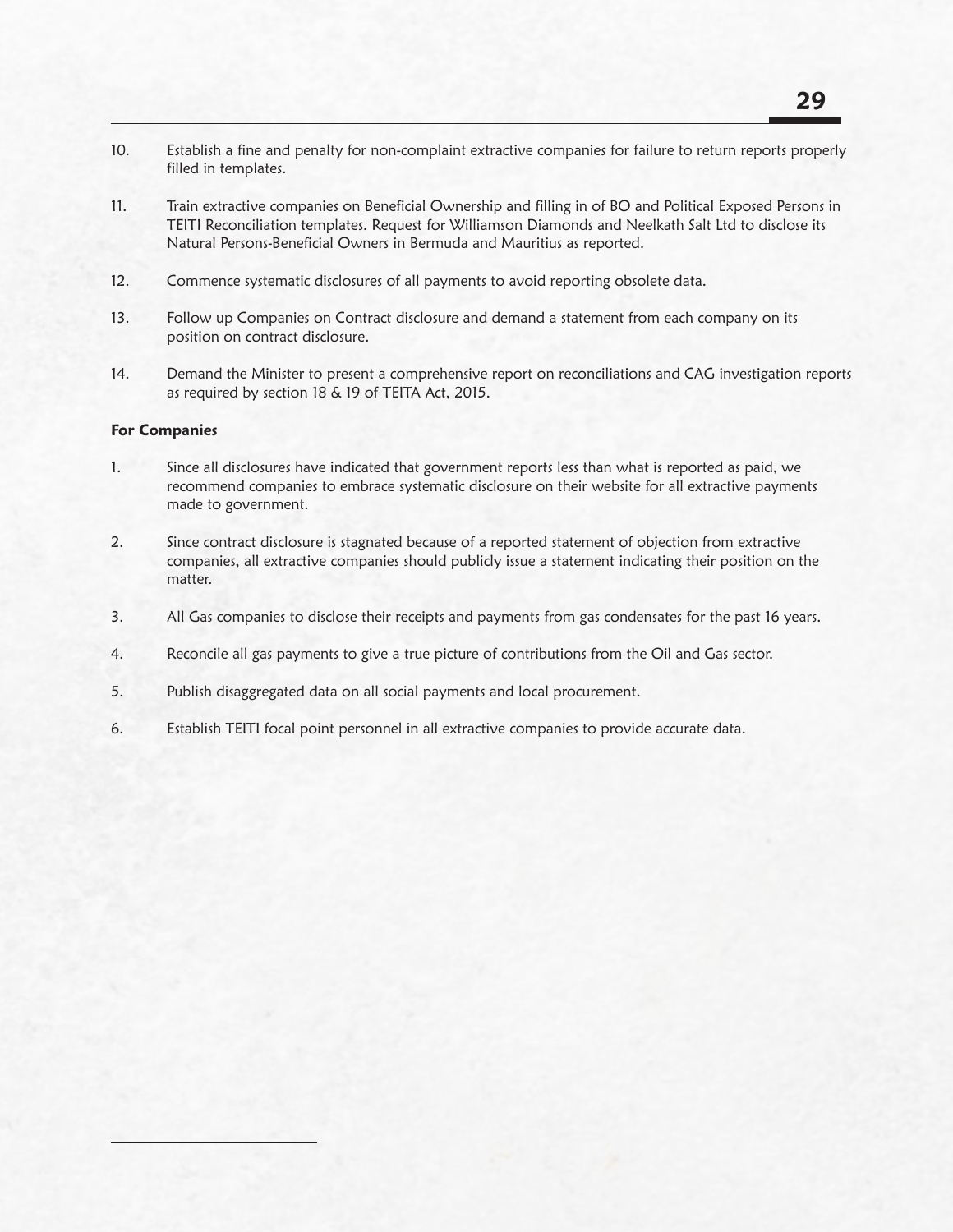### **12.0 References**

Agenda Participation 2000: A Policy Brief of Tanzania's 1st Reconciliation Report 2008/09, March, 2011

Friedrich Ebert Stiftung: Tanzania Oil and Gas Almanac: A Reference Guide published by the Friedrich Ebert Stiftung and Open Oil, 2015.

Oxfam: A synoptic study of Contribution of Internal Extractive Revenues towards financing essential services such as Education in Mbogwe District, June, 2019.

Policy Forum: Contribution of Service Levy from Gas Companies in Mtwara and Kilwa District Councils Revenue; What is Missing, November, 2015.

TEITI: Unveiling the Mask of Disclosure: Disclosure of Beneficial Owners of Oil and Gas Companies in Tanzania, MM Attorneys, June 2017.

TEITI: 4th Reconciliation Report for the year ended 30 June 2012, pg 55

TEITI: 5th TEITI Independent Reconciliation Report for the Year Ended 30 June, 2013

TEITI: Tanzania Extractive Industries Transparency Initiative; Final Report for July 2015 to June 2016, March 2018.

TEITI: 8TH Report for the period July 2015 to June 2016, March, 2018

TEITI: The 9th TEITI Report for the period July,1, 2016 to June, 30th, December 2019

TEITI: The 10TH Report for the period 1st July 2017 to June 30, 2018, April 2020

URT: The Tanzania Extractive Industries (Transparency and Accountability) Act, 2015

URT: The Economic Survey, 2017, Ministry of Finance and Planning, Dodoma-Tanzania, July, 2018.

#### **Online sources:**

*https://eiti.org/who-we-are*

*https://www.barrick.com/English/news/news-de tails/2019/The-Launch-of-Twiga-Minerals-Heralds-Partnership-Between-Tanzanian-Government-and-Barrick-/defa ult.aspx*

*https://www.mckinseyenergyinsights.com/resources/refinery-reference-desk/condensate/*

*https://www.sciencedirect.com/topics/earth-and-planetary-sciences/gas-condensate*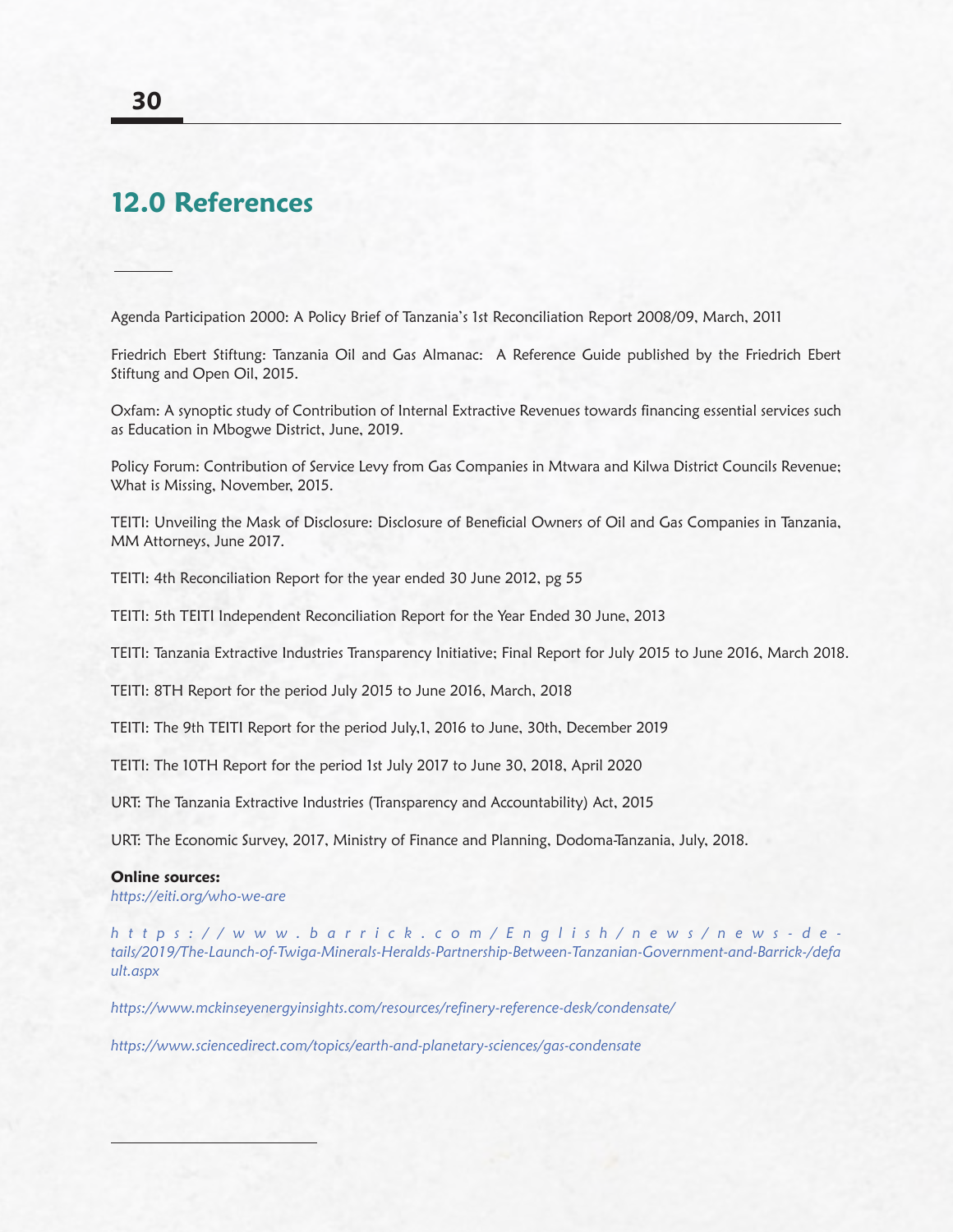# **13. Glossarium of Key Extractive Sector Revenue Terms**

**Corporate Tax:** A tax levied or imposed a corporation's taxable profit for all companies registered in Tanzania at a rate of 30% of the total profit.

**Profit** is determined after deducting the total investment and operational costs of the company.

**With Holding Taxes:** Withheld by the tax payer at source as an agent of TRA at a rate of 5% for residents and 15% for non-residents and remitted to TRA. Taxes withheld are offset against the final personal income taxes of resident tax payers and represent final charges for non-resident tax payers. It also applies to interest income earned by individuals and companies

Pay As You Earn (PAYE): A method of collecting personal income tax which is a tax on resident personal annual income obtained worldwide and on Tanzanian Source Income for Nonresidents. It is also imposed on any gains or profits, from business, employment or services rendered, dividend income on interests earned in the United Republic of Tanzania.

**Skills Development Levy (SDL).** A levy payable to the Commissioner General of Income Tax by the employer of 5 and more employees by the seventh day of the following month at a rate of 6% of emoluments. It is intended as a contribution towards the development of acute skills required in the Country.

Value Added Tax: A pass through tax imposed at a rate of 18% on all taxable supplies. Mining Companies can claim for VAT refund on some supplies, services and goods imported from outside Mainland Tanzania as listed under the Income Tax Act and Customs laws.

**Excise Duty:** Charged on specific goods and services manufactured locally or imported as per the Customs laws.

**Protected Gas Revenues:** Revenues that Gas companies pay to Tanzania Petroleum Development Corporation (TPDC) from the sale of protected gas as defined in the Petroleum Acts and Production Sharing Agreements.

**Additional Gas Revenue:** Revenues paid by Gas companies to TPDC based on gas sales. This revenue is paid directly to government after TPDC deducting its operating costs.

**Profit Per Production Sharing Agreement:** Gas profit revenue paid by gas companies to TPDC. This revenue is paid directly to government after TPDC deducting its operating costs.

**License, Permits, fees, applications fees, training and annual rental fees:** Various fees that gas and mining companies to the Ministry of Minerals and Ministry of Energy at different rates

**Signature Bonuses:** An amount not less than USD2,500,000 paid by oil and gas contractors to TPDC upon signing a contract. It is paid to the government after TPDC deducting its operational costs.

**Production Bonuses:** An amount of not less than USD5million paid by Oil and Gas Companies to TPDC upon the start of production.